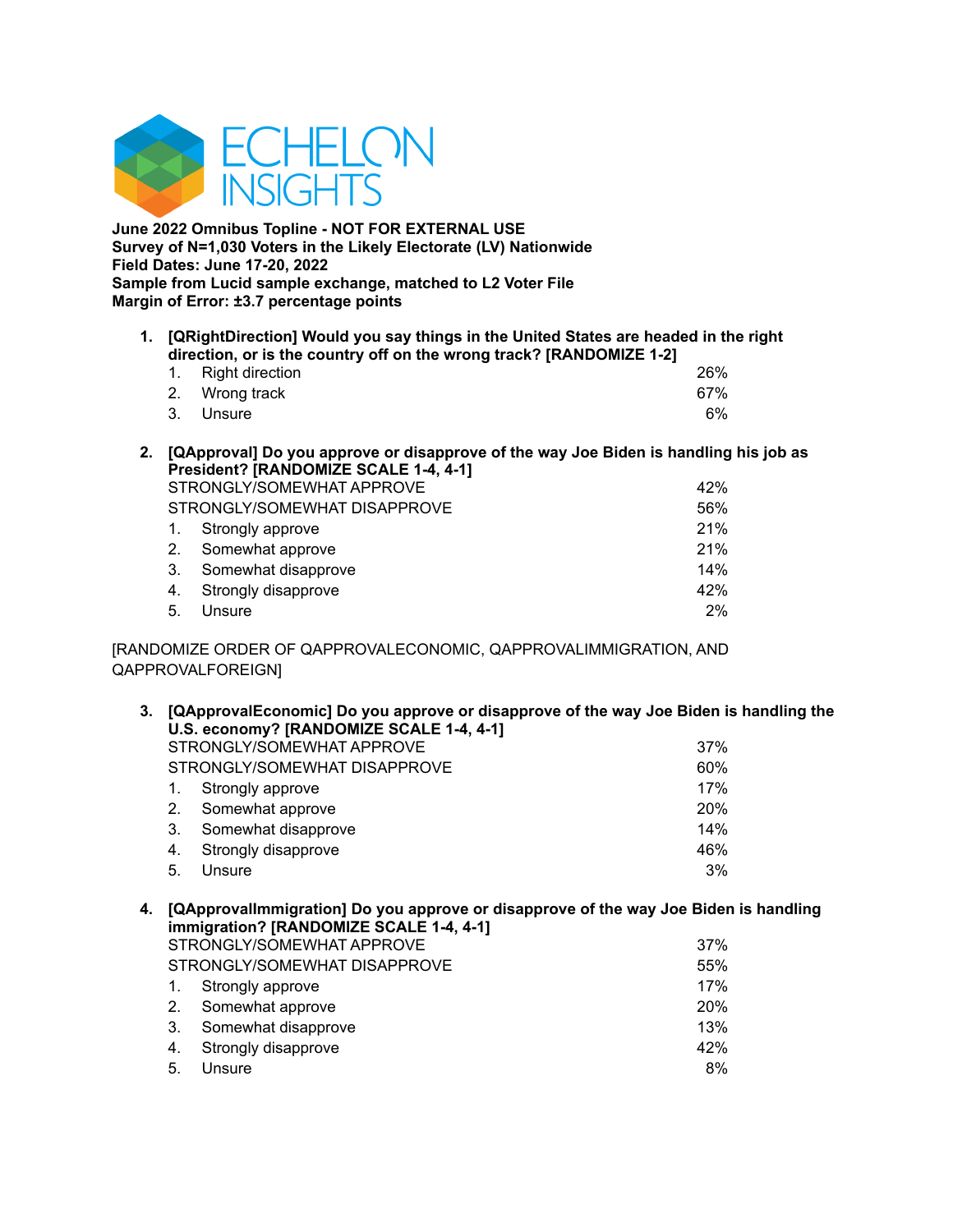| 5. |    | [QApprovalForeign] Do you approve or disapprove of the way Joe Biden is handling<br>foreign policy? [RANDOMIZE SCALE 1-4, 4-1] |     |
|----|----|--------------------------------------------------------------------------------------------------------------------------------|-----|
|    |    | STRONGLY/SOMEWHAT APPROVE                                                                                                      | 42% |
|    |    | STRONGLY/SOMEWHAT DISAPPROVE                                                                                                   | 52% |
|    |    | Strongly approve                                                                                                               | 22% |
|    | 2. | Somewhat approve                                                                                                               | 21% |
|    | 3. | Somewhat disapprove                                                                                                            | 13% |
|    | 4. | Strongly disapprove                                                                                                            | 39% |
|    | 5. | Unsure                                                                                                                         | 6%  |

**6. [Favorability Battery] Do you have a favorable or unfavorable view of the following groups or individuals who have been in the news lately? [RANDOMIZE SCALE 1-5, 5-1] [RANDOMIZE ROWS] [DISPLAY AS GRID 4 PER PAGE]**

| 1. Very        | 2. Somewhat                 |                               | 3. Heard of,                    |                                | 4. Somewhat         |                                      | 5. Very     |                      | 6. Never heard          |
|----------------|-----------------------------|-------------------------------|---------------------------------|--------------------------------|---------------------|--------------------------------------|-------------|----------------------|-------------------------|
| Favorable      | Favorable                   |                               | No Opinion                      |                                | Unfavorable         |                                      | Unfavorable |                      | οf                      |
|                |                             | <b>VERY/</b><br>SOME.<br>FAV. | <b>VERY/</b><br>SOME.<br>UNFAV. | $\mathbf{1}$ .<br>Verv<br>Fav. | 2.<br>Some.<br>Fav. | 3.<br>Heard of.<br>No Opinion Unfav. | 4.<br>Some. | 5.<br>Verv<br>Unfav. | 6.<br>Never<br>heard of |
| 1.             | Joe Biden                   | 44%                           | 54%                             | 24%                            | 19%                 | 2%                                   | 13%         | 42%                  | $*9/6$                  |
| 2.             | Kamala Harris               | 41%                           | 53%                             | 22%                            | 19%                 | 5%                                   | 10%         | 43%                  | $1\%$                   |
| 3.             | Donald Trump                | 39%                           | 59%                             | 23%                            | 16%                 | $1\%$                                | 11%         | 48%                  | $*9/0$                  |
| 4.             | The Republican 39%<br>Party |                               | 54%                             | 16%                            | 23%                 | 6%                                   | 19%         | 35%                  | 1%                      |
| 5.             | The Democratic 44%<br>Party |                               | 52%                             | 21%                            | 23%                 | 3%                                   | 16%         | 36%                  | 1%                      |
| 6.             | <b>Ron DeSantis</b>         | 31%                           | 37%                             | 20%                            | 11%                 | 14%                                  | 9%          | 28%                  | 19%                     |
| 7 <sub>1</sub> | Matthew<br>McConaughey      | 47%                           | 18%                             | 22%                            | 25%                 | 25%                                  | 10%         | 8%                   | 10%                     |

## **7. [QTurnout] How likely are you to vote in the upcoming 2022 midterm elections? [RANDOMIZE SCALE 1-5, 5-1]** EXTREMELY/VERY LIKELY **EXTREMELY** 82% NOT VERY/NOT AT ALL LIKELY 6% 1. Extremely likely **EXECUTE:** The Second 1. Extremely likely 2. Very likely 10% 3. Somewhat likely 11% 4. Not very likely 3% 5. Not at all likely 2% 6. Unsure 2%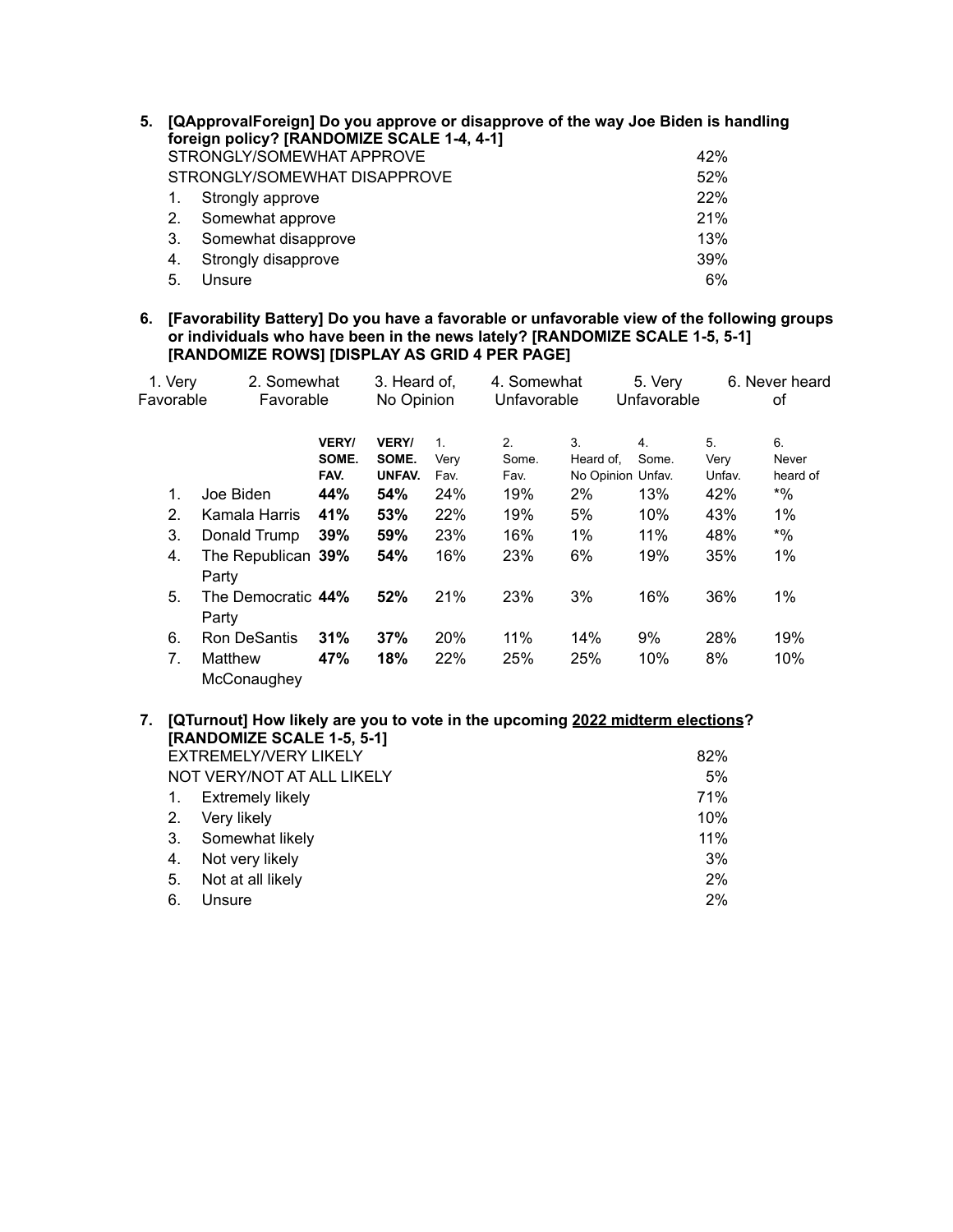| 8. |    | [QMotivation] How motivated are you to vote in the upcoming 2022 midterm elections?<br>[RANDOMIZE SCALE 1-5, 5-1] |     |
|----|----|-------------------------------------------------------------------------------------------------------------------|-----|
|    |    | EXTREMELY/VERY MOTIVATED                                                                                          | 75% |
|    |    | NOT VERY/NOT AT ALL MOTIVATED                                                                                     | 8%  |
|    |    | <b>Extremely motivated</b>                                                                                        | 61% |
|    | 2. | Very motivated                                                                                                    | 14% |
|    | 3. | Somewhat motivated                                                                                                | 14% |
|    | 4. | Not very motivated                                                                                                | 5%  |
|    | 5. | Not at all motivated                                                                                              | 3%  |
|    | 6. | Unsure                                                                                                            | 3%  |

| 9. [QGenericCongressional] If the election for Congress were held today and you had to<br>make a choice, for whom would you vote? [RANDOMIZE SCALE 1-4, 4-1] |                                              |     |  |  |  |  |
|--------------------------------------------------------------------------------------------------------------------------------------------------------------|----------------------------------------------|-----|--|--|--|--|
|                                                                                                                                                              | DEFINITELY/PROBABLY THE REPUBLICAN CANDIDATE | 46% |  |  |  |  |
|                                                                                                                                                              | DEFINITELY/PROBABLY THE DEMOCRATIC CANDIDATE | 47% |  |  |  |  |
| 1.                                                                                                                                                           | Definitely the Republican candidate          | 33% |  |  |  |  |
| 2 <sub>1</sub>                                                                                                                                               | Probably the Republican candidate            | 13% |  |  |  |  |
| 3.                                                                                                                                                           | Probably the Democratic candidate            | 12% |  |  |  |  |
| 4.                                                                                                                                                           | Definitely the Democratic candidate          | 35% |  |  |  |  |

5. Unsure 7%

## **10. [QUESTION WITHHELD FOR FUTURE RELEASE]**

## [RANDOMIZE ORDER OF QTRUMP2024 AND QBIDEN2024]

## **11. [QTrump2024] Would you like to see Donald Trump run for President in 2024? [RANDOMIZE 1-2]**

|       | 1. Yes    | 34% |
|-------|-----------|-----|
| 2. No |           | 58% |
|       | 3. Unsure | 8%  |

#### **12. [QBiden2024] Would you like to see Joe Biden run for President in 2024? [RANDOMIZE 1-2]**

| 1. Yes    | 28% |
|-----------|-----|
| 2. No     | 56% |
| 3. Unsure | 16% |

### **13. [QTrumpBiden] If the 2024 presidential election were being held today, would you vote for... [RANDOMIZE SCALE 1-4, 4-1]**

| DEFINITELY/PROBABLY DONALD TRUMP |                             |     |  |  |
|----------------------------------|-----------------------------|-----|--|--|
| DEFINITELY/PROBABLY JOE BIDEN    |                             |     |  |  |
|                                  | 1. Donald Trump, definitely | 32% |  |  |
|                                  | 2. Donald Trump, probably   | 11% |  |  |
|                                  | 3. Joe Biden, probably      | 11% |  |  |
|                                  | 4. Joe Biden, definitely    | 34% |  |  |
| 5.                               | Unsure                      | 12% |  |  |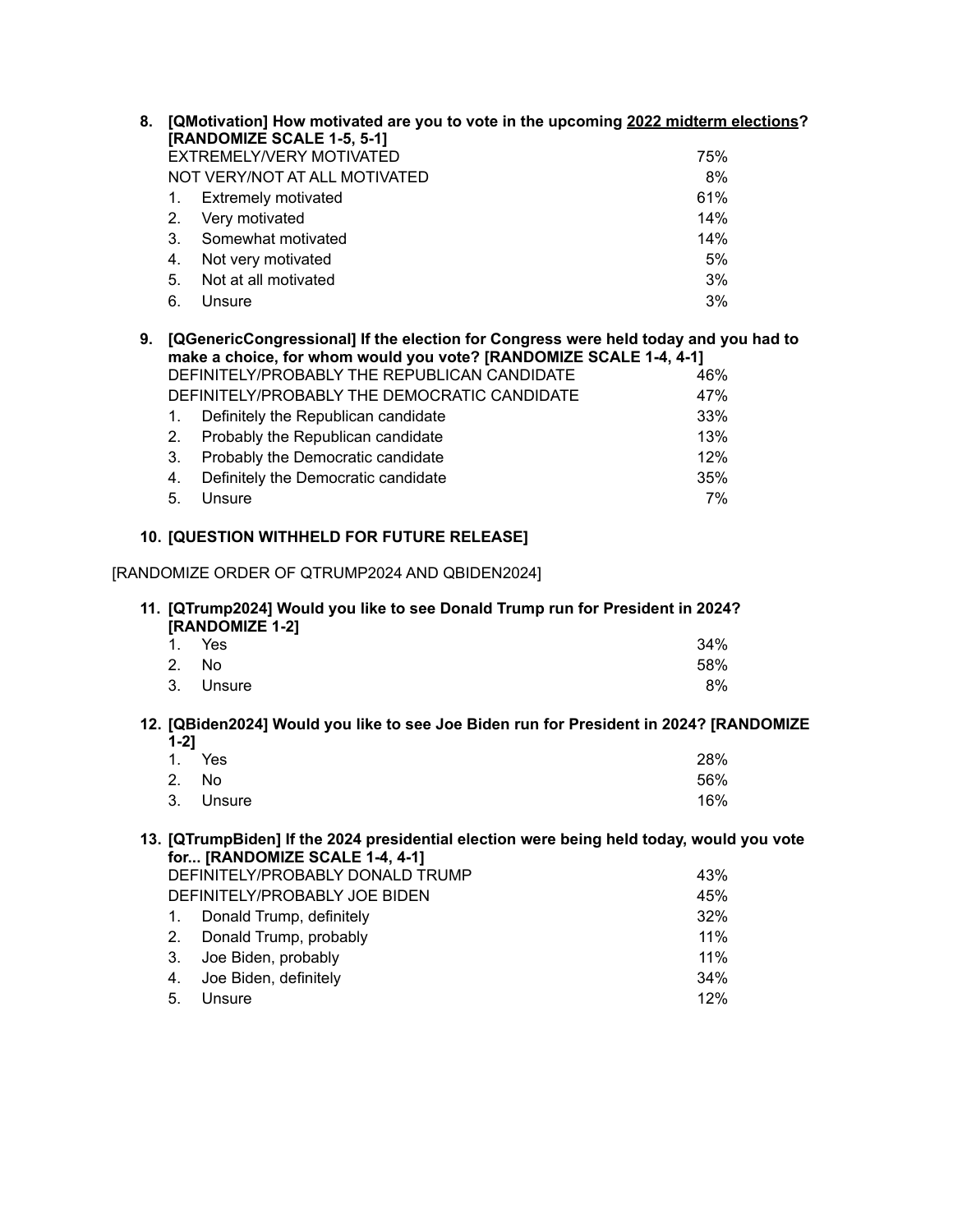|    | 14. [QTrumpBidenMcConaughey] If the 2024 presidential election were being held today,<br>would you vote for [RANDOMIZE 1-2] |                 |
|----|-----------------------------------------------------------------------------------------------------------------------------|-----------------|
|    | Donald Trump, the Republican Party candidate                                                                                | 40 <sub>%</sub> |
| 2. | Joe Biden, the Democratic Party candidate                                                                                   | 39%             |
| 3. | Matthew McConaughey, independent candidate                                                                                  | 11%             |
| 4. | Unsure                                                                                                                      | 9%              |

## **15. [QParty] Regardless of how you typically vote, would you say you consider yourself a … ? [RANDOMIZE SCALE 1-5, 5-1]**

| <b>TOTAL REPUBLICAN</b> |                            |       |  |  |
|-------------------------|----------------------------|-------|--|--|
|                         | <b>TOTAL DEMOCRAT</b>      | 40%   |  |  |
|                         | <b>Strong Republican</b>   | 25%   |  |  |
| 2.                      | Not very strong Republican | 14%   |  |  |
| 3.                      | Independent                | 19%   |  |  |
| 4.                      | Not very strong Democrat   | 12%   |  |  |
| 5.                      | <b>Strong Democrat</b>     | 28%   |  |  |
| 6.                      | A member of another party  | $1\%$ |  |  |
| 7.                      | Unsure                     | 2%    |  |  |

## **IF INDEPENDENT OR UNSURE [QParty=3 OR 7], ASK:**

#### **16. [QPartyLean] Which of the following statements would you say best describes you? [RANDOMIZE SCALE 1-4, 4-1] (n=238)**

|    |                                                             | (n=238) |
|----|-------------------------------------------------------------|---------|
|    | <b>TOTAL LEAN REPUBLICAN</b>                                | 26%     |
|    | <b>TOTAL LEAN DEMOCRAT</b>                                  | 33%     |
| 1. | I almost always vote for Republican candidates              | 7%      |
| 2. | I vote for Republicans more often than I vote for Democrats | 19%     |
| 3. | I vote for Democrats more often than I vote for Republicans | 22%     |
| 4. | I almost always vote for Democratic candidates              | 11%     |
| 5. | I vote equally for Democrats and Republicans                | 28%     |
| 6. | Unsure                                                      | 13%     |
|    | <b>PARTY CONSOLIDATED [QParty + QPartyLean]</b>             |         |
| 1. | Total Republican+Republican- leaning Independents           | 44%     |
| 2. | Total Democratic+Democratic- leaning Independents           | 47%     |
| 3. | Total Independent                                           | 6%      |
| 4. | <b>Total Member of Another Party</b>                        | $1\%$   |
| 5. | Unsure                                                      | 3%      |

## **IF IDENTIFIES AS REPUBLICAN OR VOTES FOR REPUBLICANS MORE OFTEN THAN DEMOCRATS [QParty=1-2 OR QPartyLean=1-2], ASK:**

#### **17. [QTrumpGOP] Would you say you consider yourself to be primarily a supporter of Donald Trump, or a supporter of the Republican Party? [RANDOMIZE 1-2] (n=409)**

|                                      | (n=409) |
|--------------------------------------|---------|
| 1. Supporter of Donald Trump         | 42%     |
| 2. Supporter of the Republican Party | 49%     |
| 3. I don't support either one        | 7%      |
| 4. Unsure                            | $2\%$   |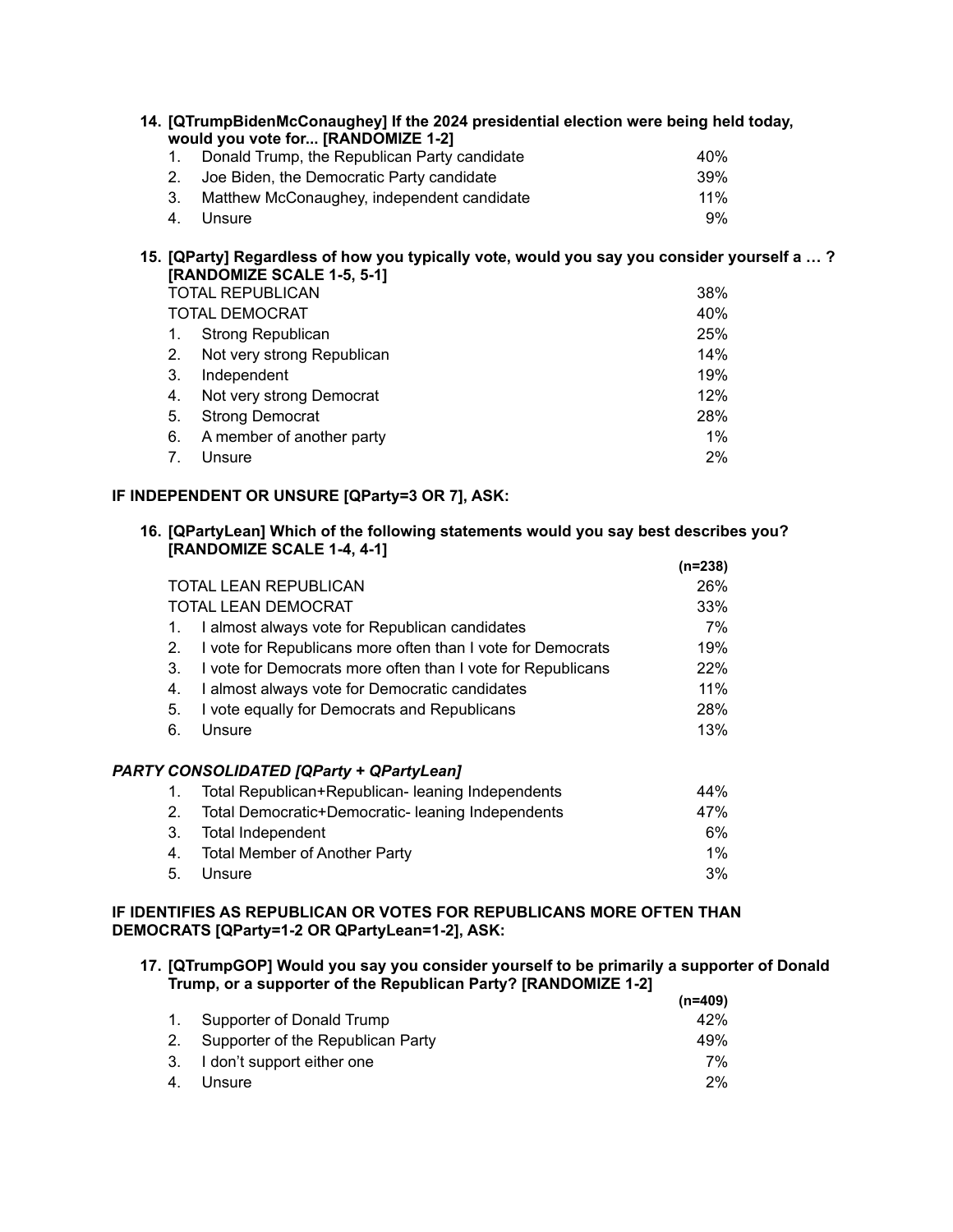## **IF IDENTIFIES AS REPUBLICAN OR VOTES FOR REPUBLICANS MORE OFTEN THAN DEMOCRATS [QParty=1-2 OR QPartyLean=1-2], ASK:**

| 18. [Q2024GOPTrump] If the 2024 Republican presidential primaries were being held today |  |
|-----------------------------------------------------------------------------------------|--|
| and you had to make a choice, for whom would you vote? [RANDOMIZE SCALE 1-4, 4-1]       |  |
|                                                                                         |  |

|                                  |                                                      | (n=409) |
|----------------------------------|------------------------------------------------------|---------|
| DEFINITELY/PROBABLY DONALD TRUMP |                                                      | 64%     |
|                                  | DEFINITELY/PROBABLY A DIFFERENT REPUBLICAN CANDIDATE | 30%     |
| $\mathbf{1}$ .                   | Donald Trump, definitely                             | 46%     |
| 2.                               | Donald Trump, probably                               | 18%     |
| -3.                              | A different Republican candidate, probably           | 16%     |
| 4.                               | A different Republican candidate, definitely         | 15%     |
| 5.                               | Unsure                                               | 5%      |

### **IF IDENTIFIES AS REPUBLICAN OR VOTES FOR REPUBLICANS MORE OFTEN THAN DEMOCRATS [QParty=1-2 OR QPartyLean=1-2], ASK:**

**19. [Q2024GOPFirst] If Donald Trump does NOT seek the Republican nomination for President in 2024 and the presidential primaries were being held today, for whom would you vote? [RANDOMIZE 1-19] (n=409)**

|     |                               | (11–403) |
|-----|-------------------------------|----------|
| 1.  | Ron DeSantis                  | 39%      |
| 2.  | Mike Pence                    | 18%      |
| 3.  | Donald Trump, Jr.             | 7%       |
| 4.  | <b>Ted Cruz</b>               | 6%       |
| 5.  | Nikki Haley                   | 3%       |
| 6.  | Mitt Romney                   | 3%       |
| 7.  | Marco Rubio                   | 2%       |
| 8.  | Liz Cheney                    | 2%       |
| 9.  | <b>Tom Cotton</b>             | 1%       |
| 10. | Josh Hawley                   | 1%       |
| 11. | <b>Greg Abbott</b>            | 1%       |
| 12. | <b>Chris Christie</b>         | 1%       |
| 13. | Glenn Youngkin                | 1%       |
| 14. | Mike Pompeo                   | $*$ %    |
| 15. | Larry Hogan                   | $*$ %    |
| 16. | <b>Tim Scott</b>              | $*9/6$   |
| 17. | <b>Rick Scott</b>             | $*9/6$   |
| 18. | Marjorie Taylor Greene        | $*9/6$   |
| 19. | Kristi Noem                   |          |
| 20. | Someone else (Please specify) | $*$ %    |
| 21. | Unsure                        | 15%      |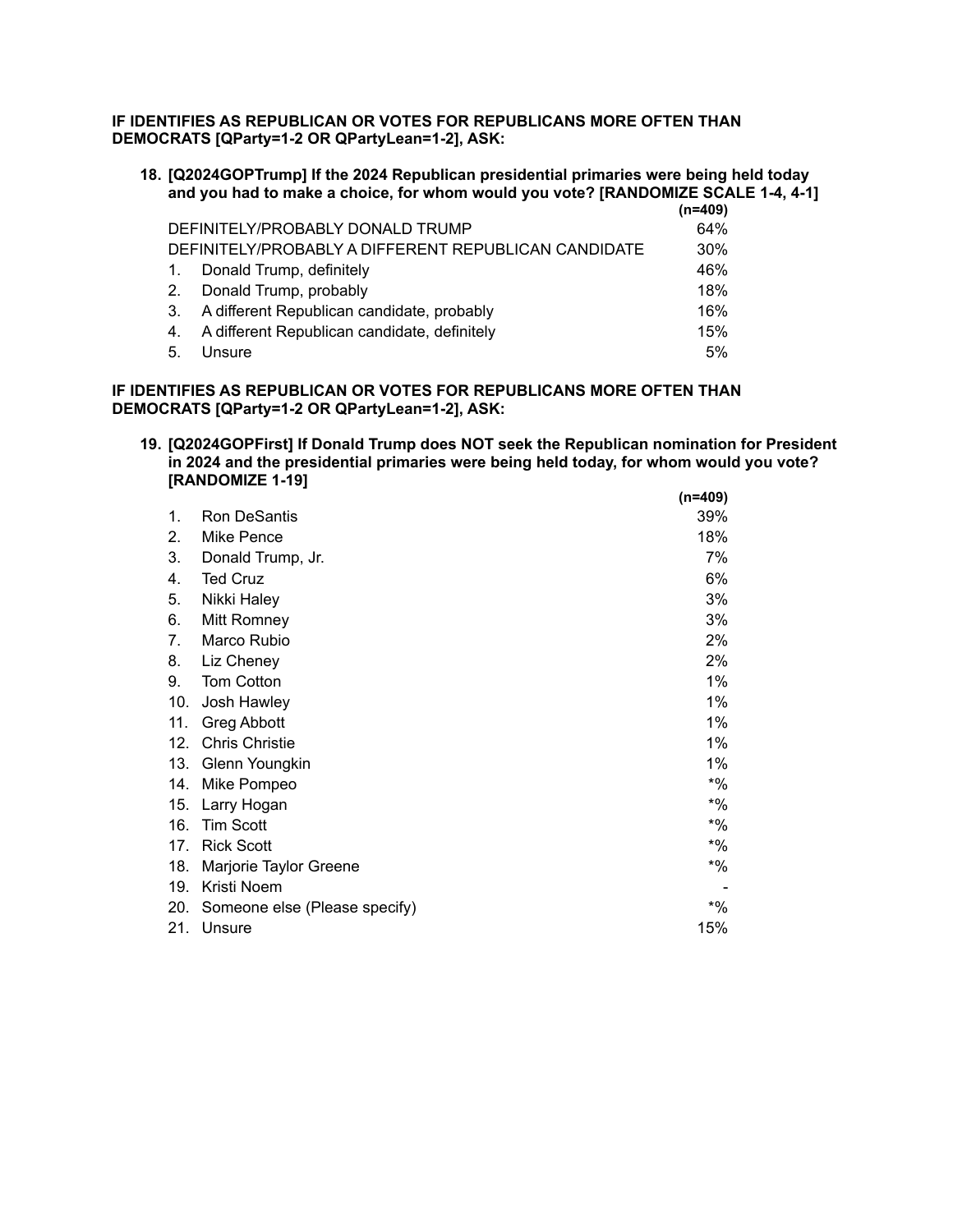**IF IDENTIFIES AS DEMOCRAT OR VOTES FOR DEMOCRATS MORE OFTEN THAN REPUBLICANS [QParty=4-5 OR QPartyLean=3-4], ASK:**

**20. [Q2024DemBiden] If the 2024 Democratic presidential primaries were being held today and you had to make a choice, for whom would you vote? [RANDOMIZE SCALE 1-4, 4-1]**

|                |                                                      | $(n=511)$ |
|----------------|------------------------------------------------------|-----------|
|                | DEFINITELY/PROBABLY JOE BIDEN                        | 52%       |
|                | DEFINITELY/PROBABLY A DIFFERENT DEMOCRATIC CANDIDATE | 41%       |
| $\mathbf{1}$ . | Joe Biden, definitely                                | 36%       |
| 2.             | Joe Biden, probably                                  | 16%       |
| 3.             | A different Democratic candidate, probably           | 24%       |
| 4.             | A different Democratic candidate, definitely         | 17%       |
| 5.             | Unsure                                               | 7%        |

**IF IDENTIFIES AS DEMOCRAT OR VOTES FOR DEMOCRATS MORE OFTEN THAN REPUBLICANS [QParty=4-5 OR QPartyLean=3-4], ASK:**

**21. [Q2024DemFirst] If Joe Biden does NOT seek the Democratic nomination for President in 2024 and the presidential primaries were being held today, for whom would you vote? [RANDOMIZE 1-19] (n=511)**

|     |                               | (n=511) |
|-----|-------------------------------|---------|
| 1.  | Kamala Harris                 | 27%     |
| 2.  | Pete Buttigieg                | 12%     |
| 3.  | Alexandria Ocasio-Cortez      | 7%      |
| 4.  | <b>Stacey Abrams</b>          | 6%      |
| 5.  | Cory Booker                   | 6%      |
| 6.  | Elizabeth Warren              | 6%      |
| 7.  | Gavin Newsom                  | 5%      |
| 8.  | Amy Klobuchar                 | 4%      |
| 9.  | Gretchen Whitmer              | 2%      |
| 10. | Kyrsten Sinema                | $1\%$   |
| 11. | Phil Murphy                   | $1\%$   |
| 12. | J.B. Pritzker                 | $1\%$   |
| 13. | Raphael Warnock               | $1\%$   |
| 14. | Andy Beshear                  | *%      |
| 15. | Gina Raimondo                 | *%      |
| 16. | Eric Adams                    | $*$ %   |
| 17. | Jared Polis                   | *%      |
| 18. | Roy Cooper                    |         |
| 19. | Mitch Landrieu                |         |
| 20. | Someone else (Please specify) | 3%      |
| 21. | Unsure                        | 18%     |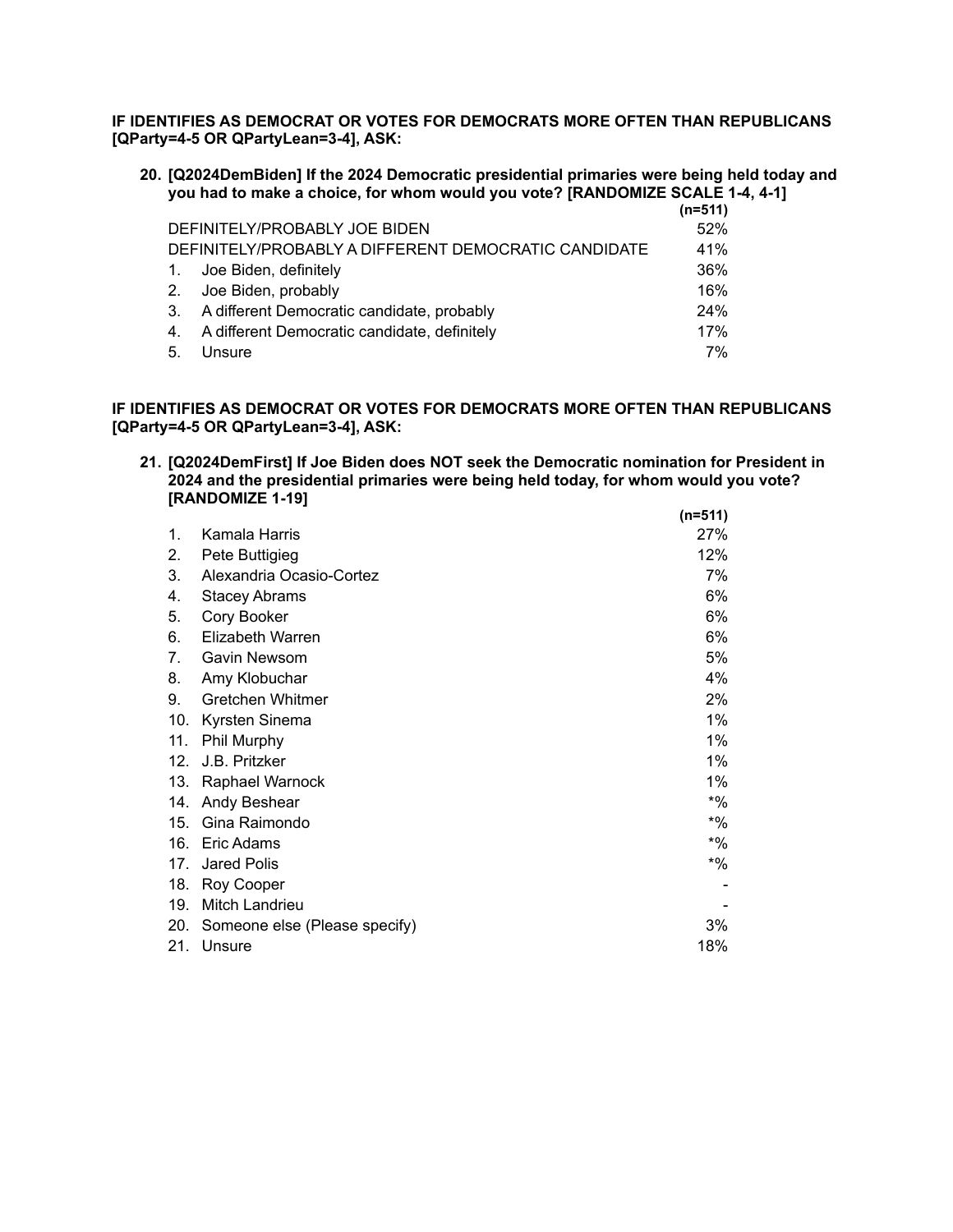## **ASK ALL:**

|     | 22. [QIssues] If you had to choose just one, which would you say is the biggest issue facing<br>the country today? [RANDOMIZE 1-16] |       |
|-----|-------------------------------------------------------------------------------------------------------------------------------------|-------|
| 1.  | Cost of living                                                                                                                      | 26%   |
| 2.  | Jobs and the economy                                                                                                                | 18%   |
| 3.  | Political corruption                                                                                                                | 7%    |
| 4.  | The environment and climate change                                                                                                  | 6%    |
| 5.  | Gun rights                                                                                                                          | 6%    |
| 6.  | Immigration                                                                                                                         | 6%    |
| 7.  | Crime                                                                                                                               | 4%    |
| 8.  | Abortion                                                                                                                            | 4%    |
| 9.  | National security                                                                                                                   | 3%    |
| 10. | Healthcare                                                                                                                          | 3%    |
| 11. | The coronavirus pandemic                                                                                                            | 3%    |
| 12. | Race relations                                                                                                                      | 2%    |
| 13. | Infrastructure                                                                                                                      | 1%    |
|     | 14. Education                                                                                                                       | $1\%$ |
| 15. | Taxes                                                                                                                               | 1%    |
| 16. | Drug abuse                                                                                                                          | 1%    |
| 17. | Something else (Please specify)                                                                                                     | 5%    |
|     | 18. Unsure                                                                                                                          | 2%    |

### **23. [Biden Impact Battery] Do you think Joe Biden's policies have or have not played a role in the current state of…? [DISPLAY AS GRID 4 PER PAGE] [RANDOMIZE SCALE 1-2] [RANDOMIZE ROWS 2-8]**

|    | 1. Joe Biden's policies have<br>played a role | 2. Joe Biden's policies have not<br>played a role |                                           | 3. Unsure |
|----|-----------------------------------------------|---------------------------------------------------|-------------------------------------------|-----------|
|    |                                               | 1.                                                | 2.                                        |           |
|    |                                               | Joe Biden's policies Joe Biden's policies         |                                           | 3.        |
|    |                                               |                                                   | have played a role have not played a role | Unsure    |
| 1. | The economy in general                        | 69%                                               | 19%                                       | 12%       |
| 2. | The unemployment rate                         | 64%                                               | 25%                                       | $11\%$    |
| 3. | Inflation                                     | 63%                                               | 27%                                       | 10%       |
| 4. | Gas prices                                    | 60%                                               | 31%                                       | 9%        |
| 5. | Supply chain issues                           | 56%                                               | 32%                                       | 12%       |
| 6. | The stock market                              | 54%                                               | 28%                                       | 18%       |
| 7. | Rent prices                                   | 54%                                               | 31%                                       | 15%       |
| 8. | The cryptocurrency market                     | 32%                                               | 35%                                       | 33%       |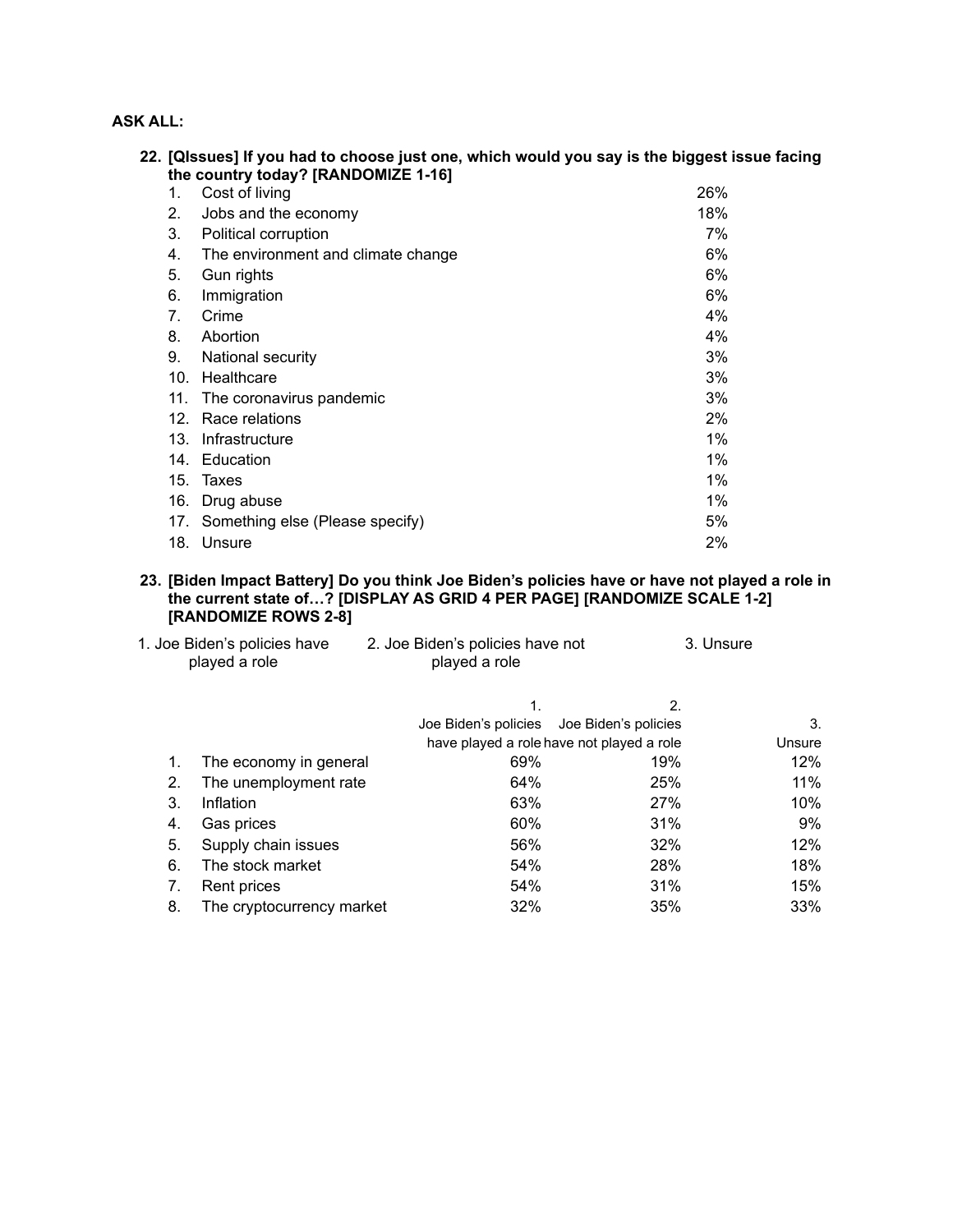|             | 24. [QInvestRisk] Generally speaking, do you think investing in cryptocurrencies like Bitcoin,<br>Ethereum, and Dogecoin is more risky or less risky than investing in traditional assets like<br>stocks, bonds, and real estate? [RANDOMIZE SCALE 1-5, 5-1] |     |  |
|-------------|--------------------------------------------------------------------------------------------------------------------------------------------------------------------------------------------------------------------------------------------------------------|-----|--|
|             | MUCH/SOMEWHAT MORE RISKY<br>67%                                                                                                                                                                                                                              |     |  |
|             | MUCH/SOMEWHAT LESS RISKY                                                                                                                                                                                                                                     | 6%  |  |
|             | Much more risky                                                                                                                                                                                                                                              | 48% |  |
| $2_{\cdot}$ | Somewhat more risky                                                                                                                                                                                                                                          | 19% |  |
| 3.          | About the same level of risk                                                                                                                                                                                                                                 | 14% |  |
| 4.          | Somewhat less risky                                                                                                                                                                                                                                          | 3%  |  |
| 5.          | Much less risky                                                                                                                                                                                                                                              | 3%  |  |
| 6.          | Unsure                                                                                                                                                                                                                                                       | 14% |  |

**25. [QJan6Follow] Have you watched or followed any of the recent public hearings of the Select Committee to Investigate the January 6th Attack on the United States Capitol? [RANDOMIZE SCALE 1-3, 3-1]**

| 1. Yes, a lot    | 21% |
|------------------|-----|
| 2. Yes, a little | 41% |
| 3. No            | 35% |
| 4. Unsure        | 3%  |

**IF IS FOLLOWING JAN. 6 HEARINGS A LOT OR A LITTLE [QJan6Follow=1-2], ASK:**

#### **26. [QJan6New] Have you learned anything new from the January 6th hearings which have changed your view on the attack on the United States Capitol? [RANDOMIZE 1-2]**

|           | _<br>$(n=645)$ |
|-----------|----------------|
| 1. Yes    | 38%            |
| 2. No     | 56%            |
| 3. Unsure | 6%             |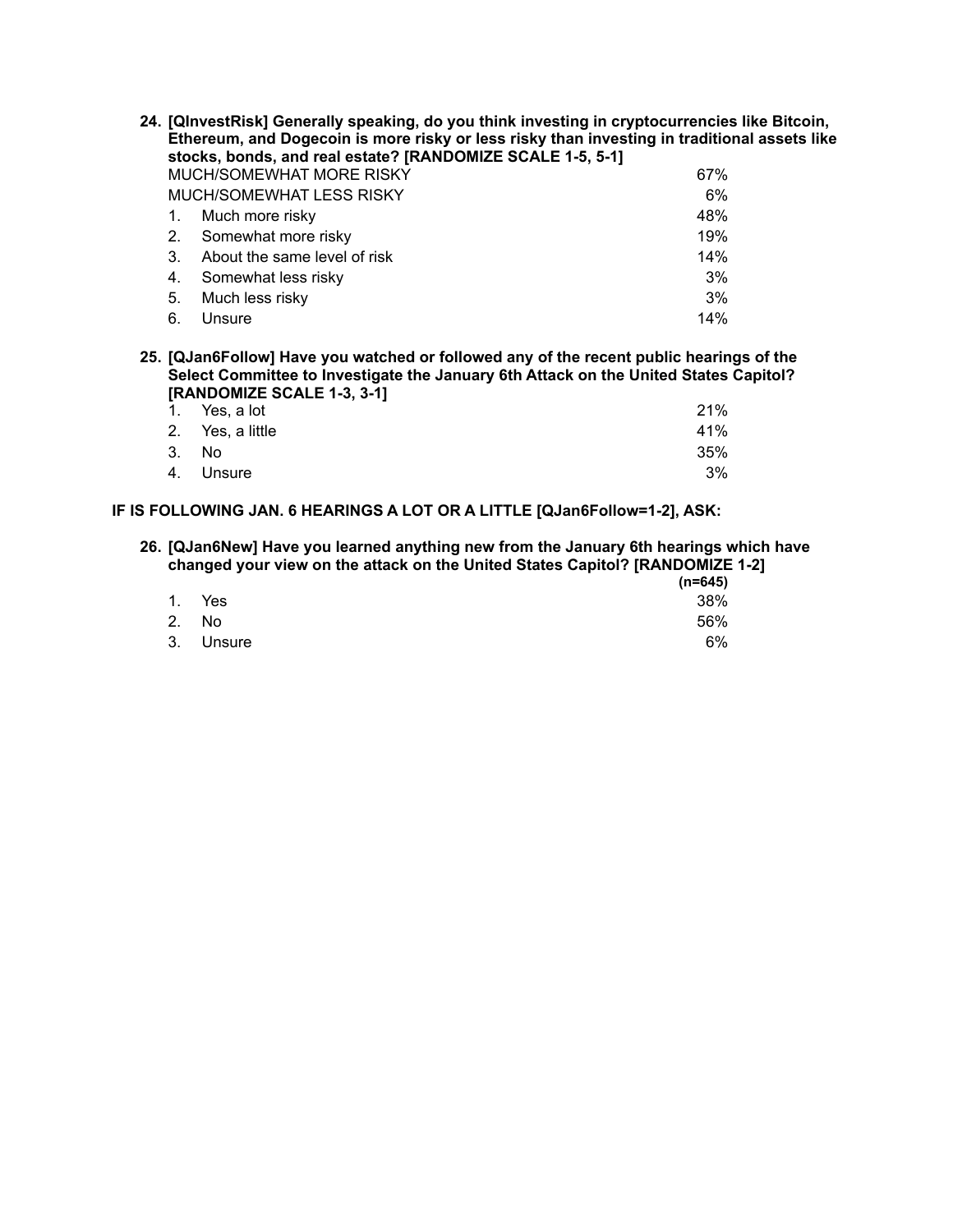## **ASK ALL:**

### **27. [Congress Gun Battery] Do you think Congress should or should not pass the following gun-related laws? [DISPLAY AS GRID 4 PER PAGE] [RANDOMIZE SCALE 1-2] [RANDOMIZE ROWS]**

| 1. Congress should pass this | 2. Congress should not pass this | 3. Unsure |
|------------------------------|----------------------------------|-----------|
| law                          | law                              |           |

|                |                                                                                                    | $\mathbf{1}$ . | 2 <sub>1</sub>         |        |
|----------------|----------------------------------------------------------------------------------------------------|----------------|------------------------|--------|
|                |                                                                                                    | Congress       | Congress               |        |
|                |                                                                                                    | should pass    | should not             | 3.     |
|                |                                                                                                    |                | this law pass this law | Unsure |
| $1_{-}$        | Red flag laws, which would allow the courts to stop<br>high-risk individuals from purchasing a gun | 81%            | 12%                    | 7%     |
| 2 <sub>1</sub> | Expanding background checks for 18-21-year-olds<br>trying to buy a gun                             | 81%            | 12%                    | 7%     |
| 3.             | Universal background checks for all gun purchases                                                  | $80\%$         | 12%                    | 8%     |
| 4.             | Mental health checks before all gun purchases                                                      | 76%            | 14%                    | 10%    |
| 5.             | Mandatory gun training and education for all gun<br>purchases                                      | 76%            | 16%                    | 8%     |
| 6.             | Closing the "boyfriend loophole", which would ban<br>abusive dating partners from purchasing a gun | 70%            | 15%                    | 15%    |
| 7 <sub>1</sub> | Raising the minimum age to buy a rifle from 18 to<br>21                                            | 73%            | 19%                    | 9%     |
| 8.             | Banning AR-15s and other assault rifles                                                            | 65%            | 25%                    | 10%    |

**28. [QBipartisanGun] In response to recent mass shootings, a bipartisan group of senators has agreed on a legislative framework to combat gun violence. The framework includes incentivizing states to implement red flag laws, investing in mental health and telehealth, closing the "boyfriend loophole", expanding background checks for 18-21-year-olds, clarifying the definition of Federally Licensed Firearm Dealers, and increasing school security resources.**

|             | Knowing this, do you think this framework? [RANDOMIZE SCALE 1-3, 3-1]                                                         |       |
|-------------|-------------------------------------------------------------------------------------------------------------------------------|-------|
| 1.          | Goes too far in infringing on gun rights                                                                                      | 15%   |
| $2_{\cdot}$ | Is about right for the moment                                                                                                 | 43%   |
| 3.          | Does not do enough to prevent gun violence                                                                                    | 32%   |
| 4.          | Unsure                                                                                                                        | 9%    |
|             | 29. [QGunSafety] What does the phrase "gun safety" mean to you? [RANDOMIZE 1-2]                                               |       |
| 1.          | Proper education, training, and storage of firearms                                                                           | 75%   |
| 2.          | Restricting the ownership and purchase of firearms                                                                            | 21%   |
| 3.          | Unsure                                                                                                                        | $4\%$ |
|             | 30. [QRussiaThreat] Would you say you view Russia as a major threat, a minor threat, or not a<br>threat to the United States? |       |
|             | A maior throat                                                                                                                | 610/  |

| 1. A major threat | 61% |
|-------------------|-----|
| 2. A minor threat | 27% |
| 3. Not a threat   | 6%  |
| 4. Unsure         | 7%  |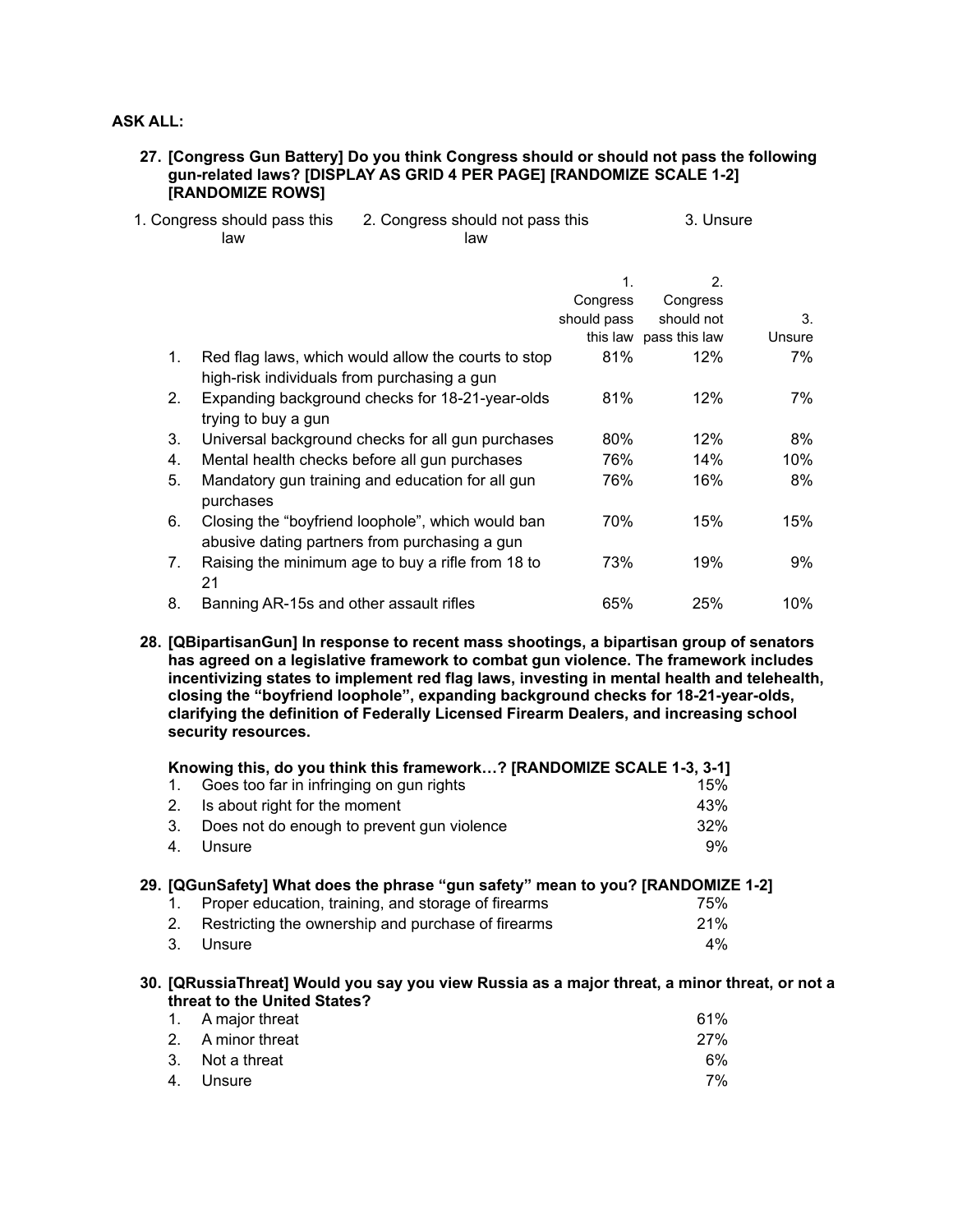|                                  | 31. [QUSRole] Which of the following comes closest to your view, even if neither is exactly<br>right? [RANDOMIZE 1-2]                                                                                                                                                                                     |                                                     |
|----------------------------------|-----------------------------------------------------------------------------------------------------------------------------------------------------------------------------------------------------------------------------------------------------------------------------------------------------------|-----------------------------------------------------|
| 1.                               | It's best for the future of our country to be active in world affairs                                                                                                                                                                                                                                     | 45%                                                 |
|                                  | We should pay less attention to problems overseas and                                                                                                                                                                                                                                                     |                                                     |
| 2.                               | concentrate on problems here at home                                                                                                                                                                                                                                                                      | 47%                                                 |
| 3.                               | Unsure                                                                                                                                                                                                                                                                                                    | 8%                                                  |
|                                  | 32. [QApprovalUkraine] Do you approve or disapprove of the way Joe Biden is handling the<br>situation involving Russia and Ukraine? [RANDOMIZE SCALE 1-4, 4-1]<br>STRONGLY/SOMEWHAT APPROVE                                                                                                               | 46%                                                 |
|                                  | STRONGLY/SOMEWHAT DISAPPROVE                                                                                                                                                                                                                                                                              | 46%                                                 |
| 1.                               |                                                                                                                                                                                                                                                                                                           | 21%                                                 |
| 2.                               | Strongly approve<br>Somewhat approve                                                                                                                                                                                                                                                                      | 24%                                                 |
| 3.                               | Somewhat disapprove                                                                                                                                                                                                                                                                                       | 16%                                                 |
| 4.                               | Strongly disapprove                                                                                                                                                                                                                                                                                       | 29%                                                 |
| 5.                               | Unsure                                                                                                                                                                                                                                                                                                    | 9%                                                  |
|                                  |                                                                                                                                                                                                                                                                                                           |                                                     |
|                                  | 33. [QUkraineWin] If you had to pick one, who do you think is winning the war in Ukraine right<br>now? [RANDOMIZE 1-2]                                                                                                                                                                                    |                                                     |
| $1_{\cdot}$                      | Russia                                                                                                                                                                                                                                                                                                    | 33%                                                 |
| 2.                               | Ukraine                                                                                                                                                                                                                                                                                                   | 29%                                                 |
| 3.                               | Unsure                                                                                                                                                                                                                                                                                                    | 37%                                                 |
| 1.<br>2.<br>3.<br>4.<br>5.<br>6. | chances of you or someone in your family becoming infected with the coronavirus?<br>[RANDOMIZE SCALE 1-5, 5-1]<br>EXTREMELY/VERY CONCERNED<br>NOT VERY/NOT AT ALL CONCERNED<br><b>Extremely concerned</b><br>Very concerned<br>Somewhat concerned<br>Not very concerned<br>Not at all concerned<br>Unsure | 30%<br>37%<br>13%<br>18%<br>30%<br>21%<br>16%<br>3% |
|                                  | 35. [QCoronaOutlook] Which of the following best describes your feelings about the<br>coronavirus outbreak in the United States? [RANDOMIZE 1-2]                                                                                                                                                          |                                                     |
| 1.                               | The worst is behind us                                                                                                                                                                                                                                                                                    | 62%                                                 |
| 2.                               | The worst is yet to come                                                                                                                                                                                                                                                                                  | 20%                                                 |
| 3.                               | Unsure                                                                                                                                                                                                                                                                                                    | 18%                                                 |
|                                  | 36. [QCoronaBiden] Do you approve or disapprove of how Joe Biden is handling the spread of<br>the coronavirus in the United States? [RANDOMIZE SCALE 1-4, 4-1]                                                                                                                                            |                                                     |
|                                  | STRONGLY/SOMEWHAT APPROVE                                                                                                                                                                                                                                                                                 | 53%                                                 |
|                                  | STRONGLY/SOMEWHAT DISAPPROVE                                                                                                                                                                                                                                                                              | 41%                                                 |
| 1.                               | Strongly approve                                                                                                                                                                                                                                                                                          | 29%                                                 |
| 2.                               | Somewhat approve                                                                                                                                                                                                                                                                                          | 24%                                                 |
| 3.                               | Somewhat disapprove                                                                                                                                                                                                                                                                                       | 14%                                                 |
| 4.                               | Strongly disapprove                                                                                                                                                                                                                                                                                       | 27%                                                 |
| 5.                               | Unsure                                                                                                                                                                                                                                                                                                    | 5%                                                  |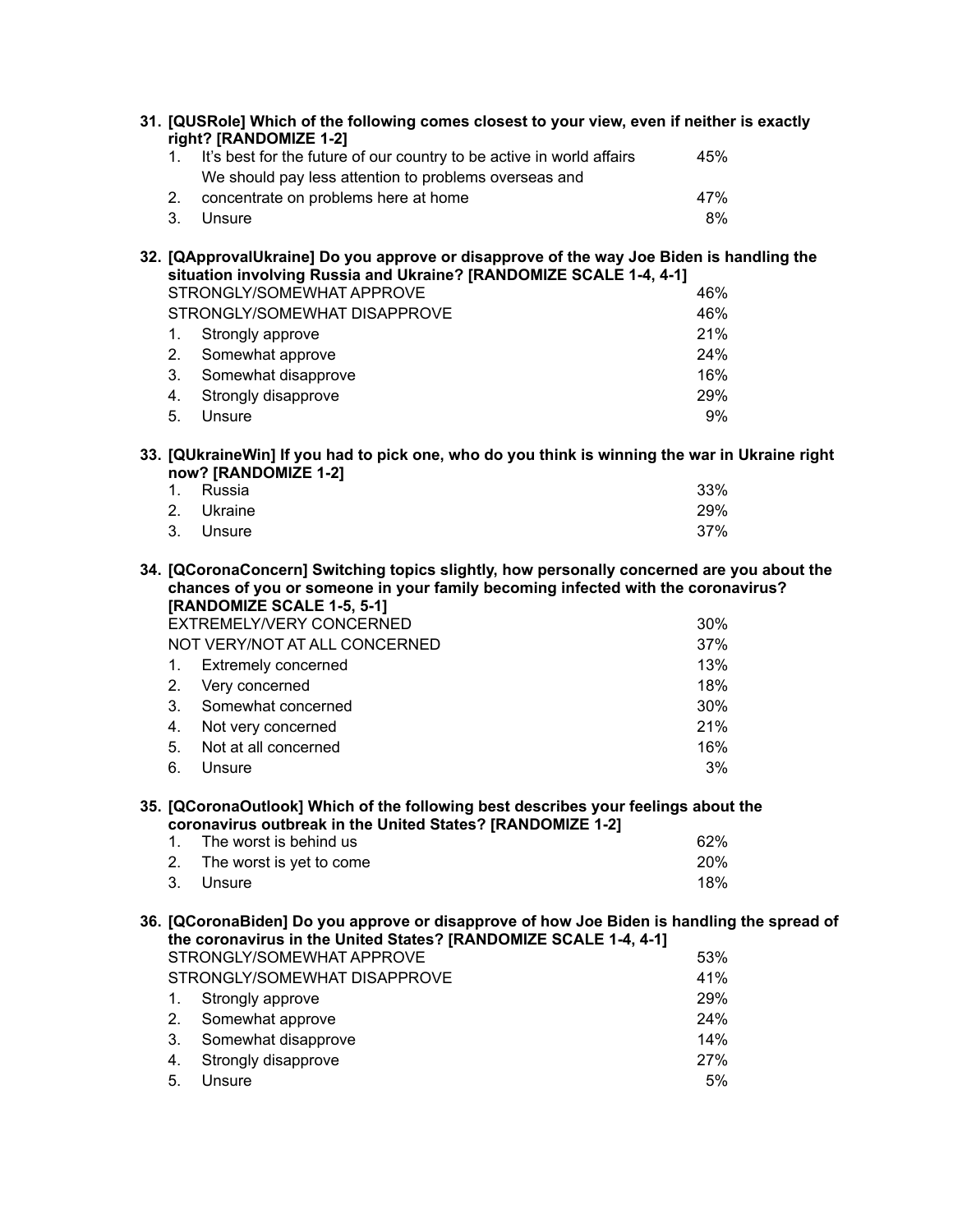|    | 37. [QCoronaVaccine] Have you gotten or do you plan to get the COVID-19 vaccine? |     |
|----|----------------------------------------------------------------------------------|-----|
|    | Yes, I have already gotten the vaccine                                           | 76% |
|    | 2. Yes, I plan to, but I haven't gotten it yet                                   | 3%  |
|    | 3. No, I probably won't                                                          | 20% |
| 4. | Unsure                                                                           | 2%  |
|    |                                                                                  |     |

**38. [QUESTION WITHHELD FOR FUTURE RELEASE]**

**39. [QUESTION WITHHELD FOR FUTURE RELEASE]**

**40. [QUESTION WITHHELD FOR FUTURE RELEASE]**

**41. [QUESTION WITHHELD FOR FUTURE RELEASE]**

**42. [QUESTION WITHHELD FOR FUTURE RELEASE]**

**43. [QUESTION WITHHELD FOR FUTURE RELEASE]**

**44. [QUESTION WITHHELD FOR FUTURE RELEASE]**

**45. [QUESTION WITHHELD FOR FUTURE RELEASE]**

**46. [QUESTION WITHHELD FOR FUTURE RELEASE]**

**47. [QUESTION WITHHELD FOR FUTURE RELEASE]**

**48. [QUESTION WITHHELD FOR FUTURE RELEASE]**

**49. [QUESTION WITHHELD FOR FUTURE RELEASE]**

**50. [QUESTION WITHHELD FOR FUTURE RELEASE]**

**51. [QUESTION WITHHELD FOR FUTURE RELEASE]**

**52. [QUESTION WITHHELD FOR FUTURE RELEASE]**

**53. [QUESTION WITHHELD FOR FUTURE RELEASE]**

**54. [QUESTION WITHHELD FOR FUTURE RELEASE]**

**55. [QUESTION WITHHELD FOR FUTURE RELEASE]**

**56. [QUESTION WITHHELD FOR FUTURE RELEASE]**

**57. [QUESTION WITHHELD FOR FUTURE RELEASE]**

**58. [QUESTION WITHHELD FOR FUTURE RELEASE]**

**59. [QUESTION WITHHELD FOR FUTURE RELEASE]**

**60. [QUESTION WITHHELD FOR FUTURE RELEASE]**

**61. [QUESTION WITHHELD FOR FUTURE RELEASE]**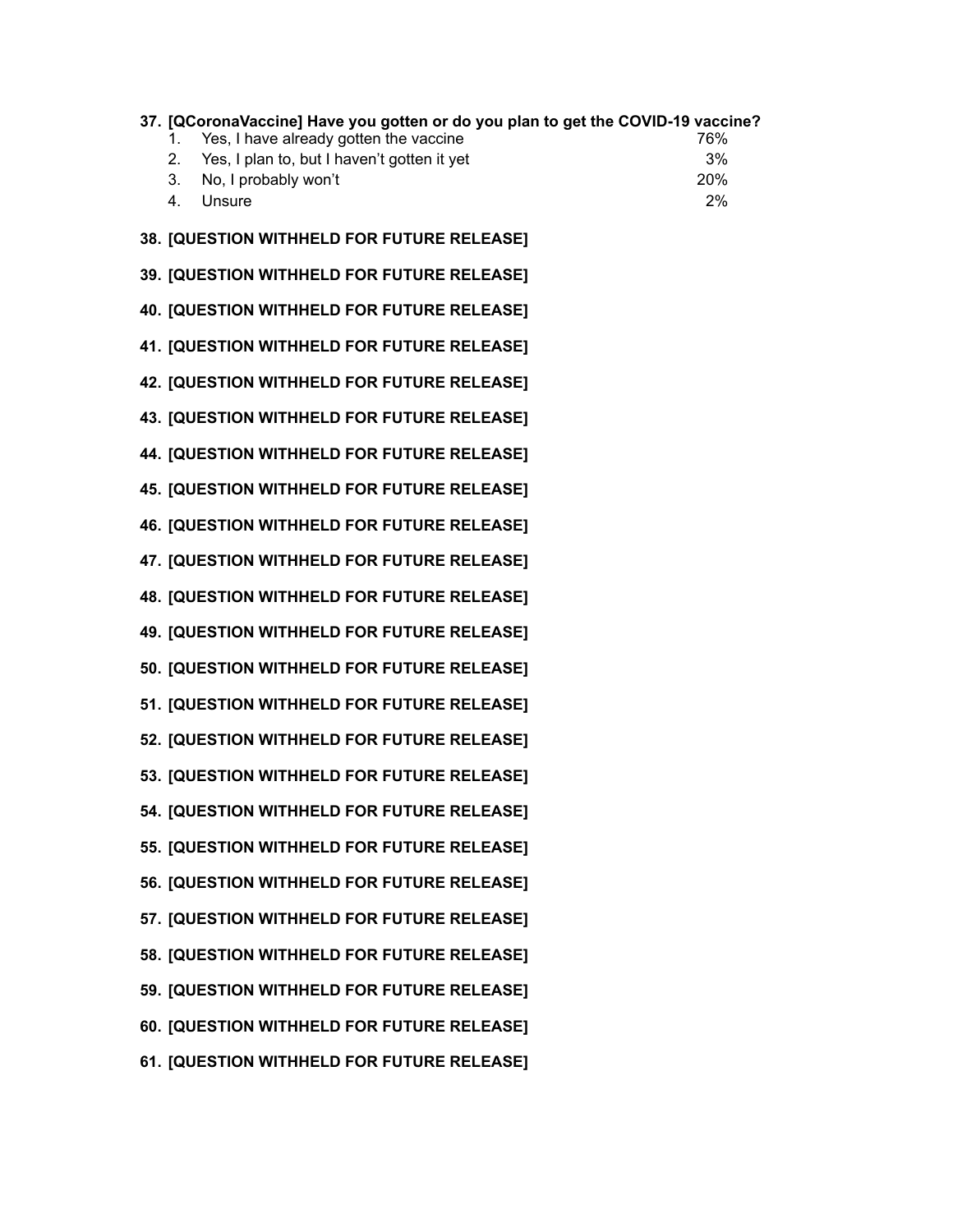|                                |                                                                             | 62. [Q2020Ballot] For which candidate did you vote in the 2020 presidential election? |
|--------------------------------|-----------------------------------------------------------------------------|---------------------------------------------------------------------------------------|
|                                | [RANDOMIZE 1-2]                                                             |                                                                                       |
|                                | Donald Trump                                                                | 46%                                                                                   |
| 2.                             | Joe Biden                                                                   | 48%                                                                                   |
| 3.                             | Jo Jorgensen                                                                | 1%                                                                                    |
| 4.                             | Howie Hawkins                                                               | $*$ %                                                                                 |
| 5.                             | Kanye West                                                                  | $*9/0$                                                                                |
| 6.                             | Someone else                                                                | $*9/0$                                                                                |
| $7_{\scriptscriptstyle{\sim}}$ | Unsure                                                                      | 1%                                                                                    |
| 8.                             | I did not vote                                                              | 4%                                                                                    |
|                                |                                                                             | 63. [QHouseVote] How did you vote for the U.S. House of Representatives in the 2020   |
|                                | election? [RANDOMIZE 1-2]                                                   |                                                                                       |
| 1.                             | Voted for the Republican candidate                                          | 43%                                                                                   |
| $2_{-}$                        | Voted for the Democratic candidate                                          | 46%                                                                                   |
| 3.                             | Voted for a third party candidate                                           | $1\%$                                                                                 |
| $\overline{ }$                 | The season are seen to see that the state of the control of the fact of the | $+0/$                                                                                 |

4. There wasn't an election in my district  $*$ % 5. I did not vote 6%

6. Unsure 4%

**64. [QIdeology] Regardless of how you typically vote, would you say you consider yourself to be…? [RANDOMIZE SCALE 1-5, 5-1]**

| <b>VERY/SOMEWHAT CONSERVATIVE</b> |                          | 39%        |
|-----------------------------------|--------------------------|------------|
| <b>VERY/SOMEWHAT LIBERAL</b>      |                          | 28%        |
|                                   | 1. Very conservative     | 19%        |
|                                   | 2. Somewhat conservative | <b>20%</b> |
| 3 <sub>1</sub>                    | Moderate                 | 30%        |
| 4 <sub>1</sub>                    | Somewhat liberal         | 14%        |
| 5.                                | Very liberal             | 15%        |
| 6.                                | Unsure                   | 3%         |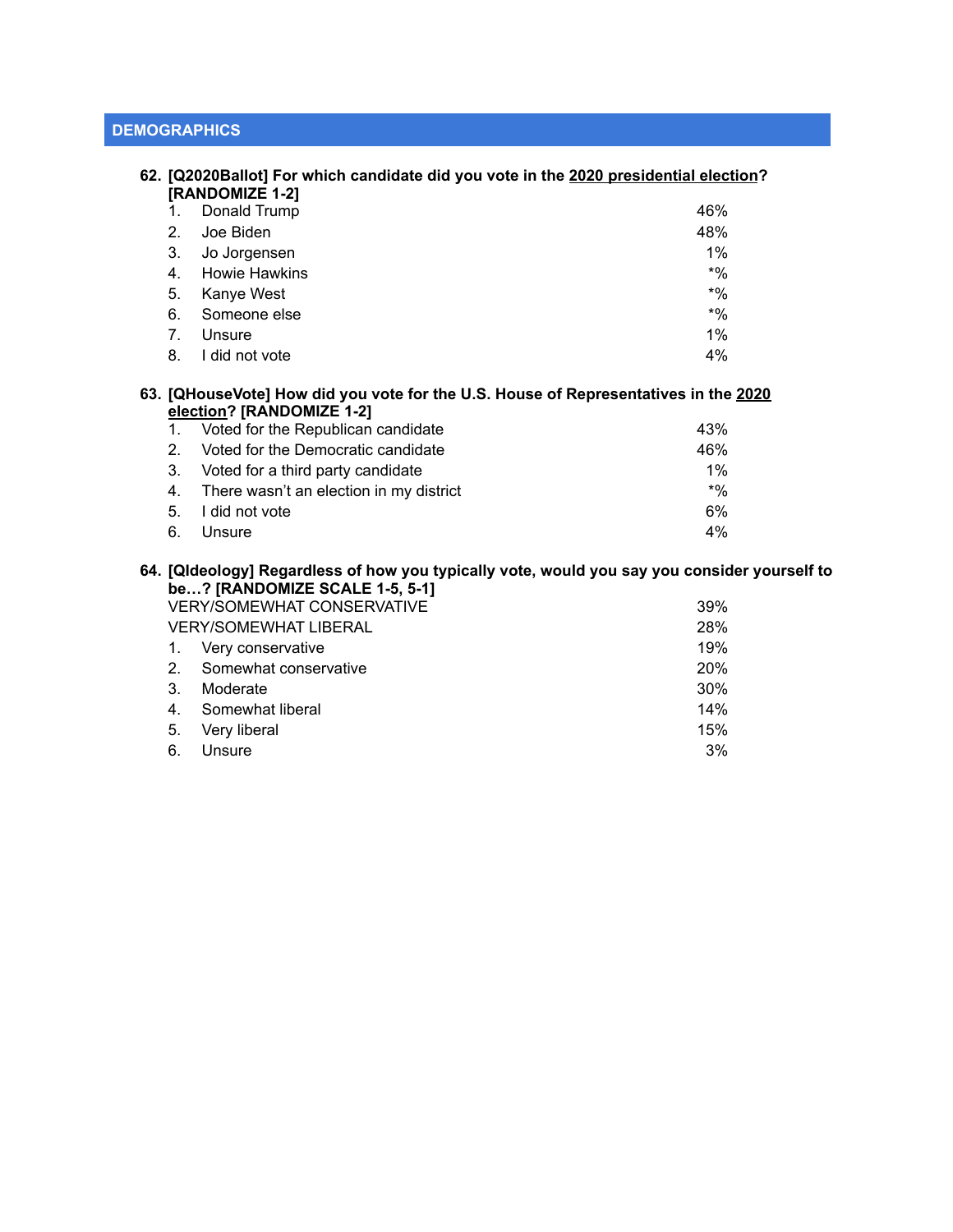| 65. [QNews] Which, if any, of the following do you listen to, read, or watch to stay informed<br>about current affairs and political news? Choose all that apply. [SELECT MULTIPLE] |                                     |     |  |
|-------------------------------------------------------------------------------------------------------------------------------------------------------------------------------------|-------------------------------------|-----|--|
|                                                                                                                                                                                     | [RANDOMIZE 1-30]                    |     |  |
| $\mathbf{1}$ .                                                                                                                                                                      | Local TV news                       | 41% |  |
| 2.                                                                                                                                                                                  | <b>Fox News</b>                     | 30% |  |
| 3.                                                                                                                                                                                  | <b>NBC News</b>                     | 29% |  |
| 4.                                                                                                                                                                                  | <b>ABC News</b>                     | 28% |  |
| 5.                                                                                                                                                                                  | <b>CBS News</b>                     | 27% |  |
| 6.                                                                                                                                                                                  | <b>CNN</b>                          | 25% |  |
| 7.                                                                                                                                                                                  | Facebook                            | 24% |  |
| 8.                                                                                                                                                                                  | Local newspaper                     | 19% |  |
| 9.                                                                                                                                                                                  | Local radio news                    | 16% |  |
|                                                                                                                                                                                     | 10. MSNBC                           | 15% |  |
|                                                                                                                                                                                     | 11. Twitter                         | 11% |  |
|                                                                                                                                                                                     | 12. Instagram                       | 11% |  |
|                                                                                                                                                                                     | 13. The New York Times              | 10% |  |
|                                                                                                                                                                                     | 14. NPR                             | 10% |  |
|                                                                                                                                                                                     | 15. PBS                             | 10% |  |
|                                                                                                                                                                                     | 16. USA Today                       | 10% |  |
|                                                                                                                                                                                     | 17. Yahoo News                      | 10% |  |
|                                                                                                                                                                                     | 18. Newsmax                         | 8%  |  |
|                                                                                                                                                                                     | 19. The Washington Post             | 8%  |  |
|                                                                                                                                                                                     | 20. Talk radio                      | 8%  |  |
|                                                                                                                                                                                     | 21. Podcasts                        | 8%  |  |
|                                                                                                                                                                                     | 22. The Wall Street Journal         | 7%  |  |
|                                                                                                                                                                                     | 23. Huffington Post                 | 6%  |  |
|                                                                                                                                                                                     | 24. Reddit                          | 5%  |  |
|                                                                                                                                                                                     | 25. Reuters                         | 4%  |  |
|                                                                                                                                                                                     | 26. OAN                             | 3%  |  |
|                                                                                                                                                                                     | 27. Breitbart                       | 3%  |  |
|                                                                                                                                                                                     | 28. Univision                       | 2%  |  |
|                                                                                                                                                                                     | 29. Telemundo                       | 2%  |  |
|                                                                                                                                                                                     | 30. Vox                             | 1%  |  |
|                                                                                                                                                                                     | 31. Something else (Please specify) | 4%  |  |
|                                                                                                                                                                                     | 32. None of these                   | 7%  |  |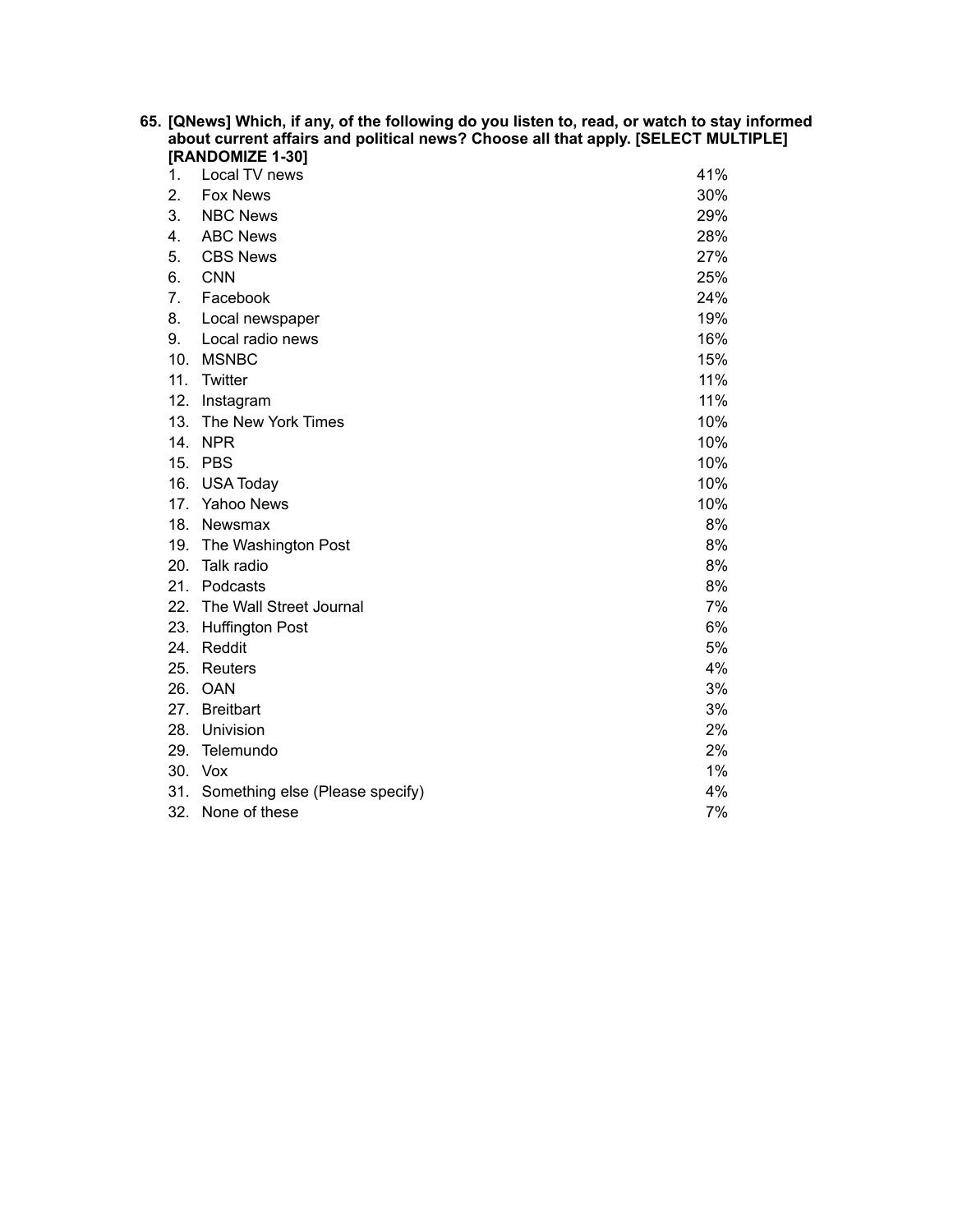|                 | 66. [QSocial] Which social media platforms or apps do you use? [SELECT MULTIPLE]<br>[RANDOMIZE 1-10] |     |
|-----------------|------------------------------------------------------------------------------------------------------|-----|
| 1.              | Facebook                                                                                             | 78% |
| 2.              | YouTube                                                                                              | 64% |
| 3.              | Instagram                                                                                            | 39% |
| 4.              | Twitter                                                                                              | 29% |
| 5.              | Pinterest                                                                                            | 27% |
| 6.              | <b>TikTok</b>                                                                                        | 26% |
| 7 <sub>1</sub>  | LinkedIn                                                                                             | 21% |
| 8.              | Snapchat                                                                                             | 16% |
| 9.              | Reddit                                                                                               | 14% |
|                 | 10. WhatsApp                                                                                         | 12% |
| 11.             | Something else (Please specify)                                                                      | 1%  |
| 12 <sup>2</sup> | None of these                                                                                        | 7%  |
|                 | 67. [QEmployment] What is your current employment status?                                            |     |
| 1.              | Employed full-time                                                                                   | 31% |
| 2.              | Employed part-time                                                                                   | 10% |
| 3.              | Freelance, contract, or temporary work                                                               | 2%  |
|                 | "Gig economy" work like ride shares, food delivery, or dog                                           |     |
| 4.              | walking                                                                                              | 1%  |
| 5.              | Unemployed and looking for work                                                                      | 5%  |
| 6.              | Stay-at-home parent or caregiver                                                                     | 5%  |
| 7 <sub>1</sub>  | Full time student                                                                                    | 2%  |
| 8.              | Retired                                                                                              | 37% |
| 9.              | Something else                                                                                       | 6%  |
|                 | 10. Prefer not to say                                                                                | 1%  |

# **IF EMPLOYED [QEmployment = 1, 2, 3, 4], ASK:**

#### **68. [QTypeofWork] Which of the following comes closest to describing the kind of work you do? (n=435)**

|                                                                | (N=435) |
|----------------------------------------------------------------|---------|
| 1. White collar worker, like work at a desk or an office       | 55%     |
| 2. Blue collar worker, like work with my hands or in a factory | 31%     |
| 3. Service worker, like work in a store or hospital            | 10%     |
| 4. Unsure                                                      | 5%      |

# **ASK ALL:**

|                | 69. [QIncome] Which range includes your annual household income? |       |
|----------------|------------------------------------------------------------------|-------|
|                | Less than \$30,000 per year                                      | 30%   |
| 2 <sub>1</sub> | \$30,000 to \$49,999 per year                                    | 22%   |
| 3.             | \$50,000 to \$74,999 per year                                    | 21%   |
| 4.             | \$75,000 to \$125,000 per year                                   | 16%   |
| 5.             | More than \$125,000 per year                                     | 9%    |
| 6.             | Prefer not to say                                                | $1\%$ |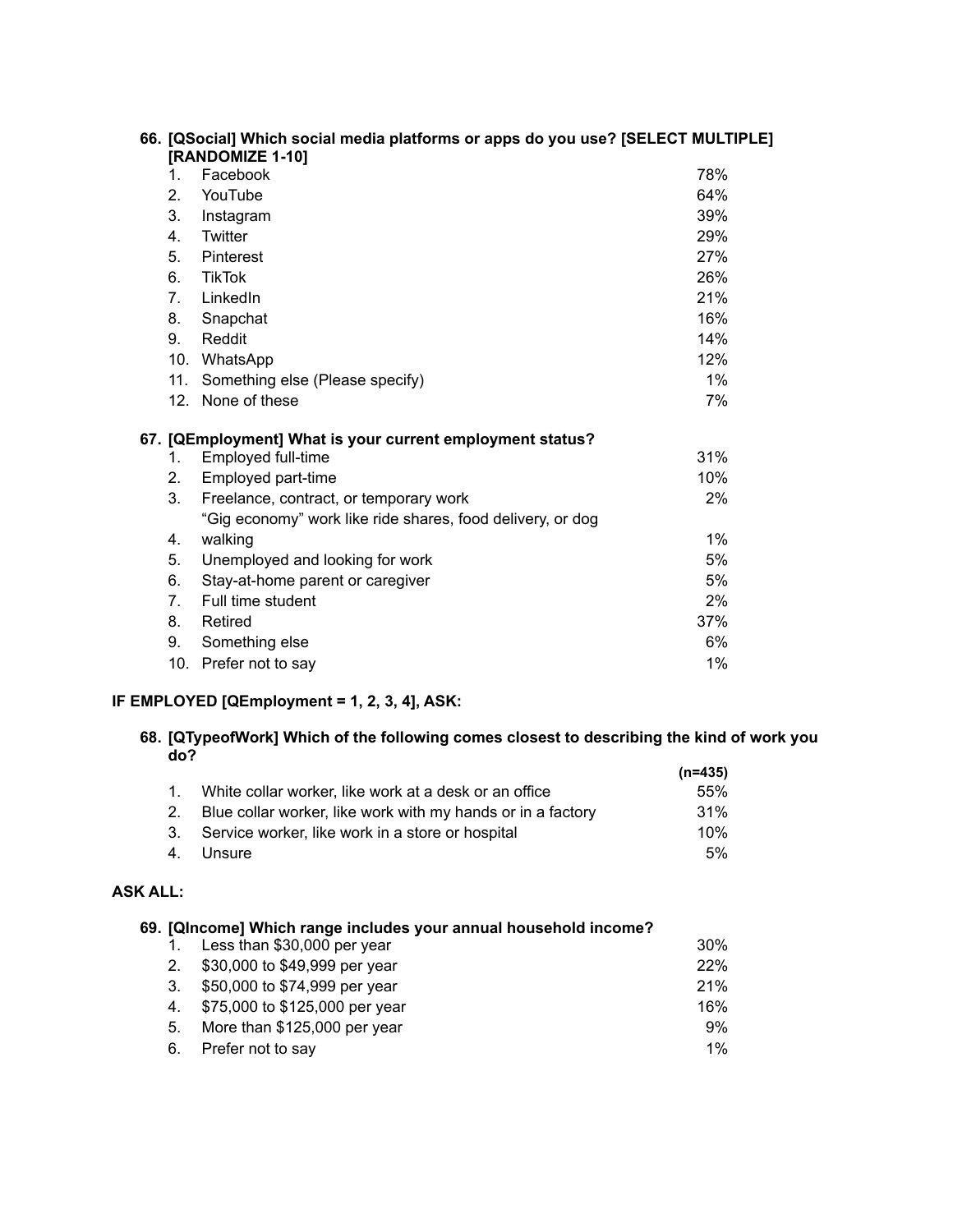| 70. [QMilitaryHH] Has anyone in your household ever served in the United States military?<br>[SELECT MULTIPLE] |                                                                                                              |        |  |  |
|----------------------------------------------------------------------------------------------------------------|--------------------------------------------------------------------------------------------------------------|--------|--|--|
|                                                                                                                | <b>TOTAL YES</b>                                                                                             | 23%    |  |  |
|                                                                                                                | 1.<br>Yes, I have                                                                                            | 13%    |  |  |
|                                                                                                                | 2.<br>Yes, a member of my household has                                                                      | 11%    |  |  |
|                                                                                                                | 3.<br>No                                                                                                     | 77%    |  |  |
|                                                                                                                | 4.<br>Unsure                                                                                                 | 1%     |  |  |
|                                                                                                                | 71. [QUnionHH] Are you or is anyone in your household a member of a labor union? [SELECT<br><b>MULTIPLE]</b> |        |  |  |
|                                                                                                                | <b>TOTAL YES</b>                                                                                             | 10%    |  |  |
|                                                                                                                | 1. Yes, I am                                                                                                 | 6%     |  |  |
|                                                                                                                | 2.<br>Yes, a member of my household is                                                                       | 4%     |  |  |
|                                                                                                                | 3.<br><b>No</b>                                                                                              | 89%    |  |  |
|                                                                                                                | 4.<br>Unsure                                                                                                 | 2%     |  |  |
|                                                                                                                | 72. [QGunOwner] Do you or does anyone in your household own a firearm? [SELECT<br><b>MUTLIPLE]</b>           |        |  |  |
|                                                                                                                | <b>TOTAL YES</b>                                                                                             | 33%    |  |  |
|                                                                                                                | 1.<br>Yes, I do                                                                                              | 22%    |  |  |
|                                                                                                                | 2.<br>Yes, someone in my household does                                                                      | 16%    |  |  |
|                                                                                                                | 3.<br>No                                                                                                     | 66%    |  |  |
|                                                                                                                | 4.<br>Unsure                                                                                                 | 1%     |  |  |
|                                                                                                                |                                                                                                              |        |  |  |
|                                                                                                                | 73. [QState] In what state do you live?<br><b>States in the Northeast</b>                                    | 18%    |  |  |
|                                                                                                                | 1.                                                                                                           | 23%    |  |  |
|                                                                                                                | 2.<br>States in the Midwest<br>3.<br>States in the South                                                     | 37%    |  |  |
|                                                                                                                | States in the West<br>4.                                                                                     | 23%    |  |  |
|                                                                                                                |                                                                                                              |        |  |  |
|                                                                                                                | 74. [QUrbanRural] How would you describe the area in which you live?                                         |        |  |  |
|                                                                                                                | 1.<br>City                                                                                                   | 29%    |  |  |
|                                                                                                                | Suburb near a city<br>2.                                                                                     | 45%    |  |  |
|                                                                                                                | 3.<br>Small town not near a city                                                                             | 10%    |  |  |
|                                                                                                                | 4.<br>Rural or country area                                                                                  | 16%    |  |  |
|                                                                                                                | 75. [QNativity] Where were you born? [RANDOMIZE 1-2]                                                         |        |  |  |
|                                                                                                                | In the United States<br>1.                                                                                   | 95%    |  |  |
|                                                                                                                | 2.<br>In a foreign country                                                                                   | 5%     |  |  |
|                                                                                                                | 3.<br>Prefer not to say                                                                                      | $*9/0$ |  |  |
|                                                                                                                |                                                                                                              |        |  |  |
|                                                                                                                | 76. [QMarital] What is your current marital status?                                                          | 30%    |  |  |
|                                                                                                                | Single, never married<br>1.<br>2.<br>Married                                                                 | 45%    |  |  |
|                                                                                                                | 3.<br>Separated                                                                                              | 2%     |  |  |
|                                                                                                                | <b>Divorced</b><br>4.                                                                                        | 16%    |  |  |
|                                                                                                                | Widowed<br>5.                                                                                                | 8%     |  |  |
|                                                                                                                | 6.<br>Prefer not to say                                                                                      | $*9/0$ |  |  |
|                                                                                                                |                                                                                                              |        |  |  |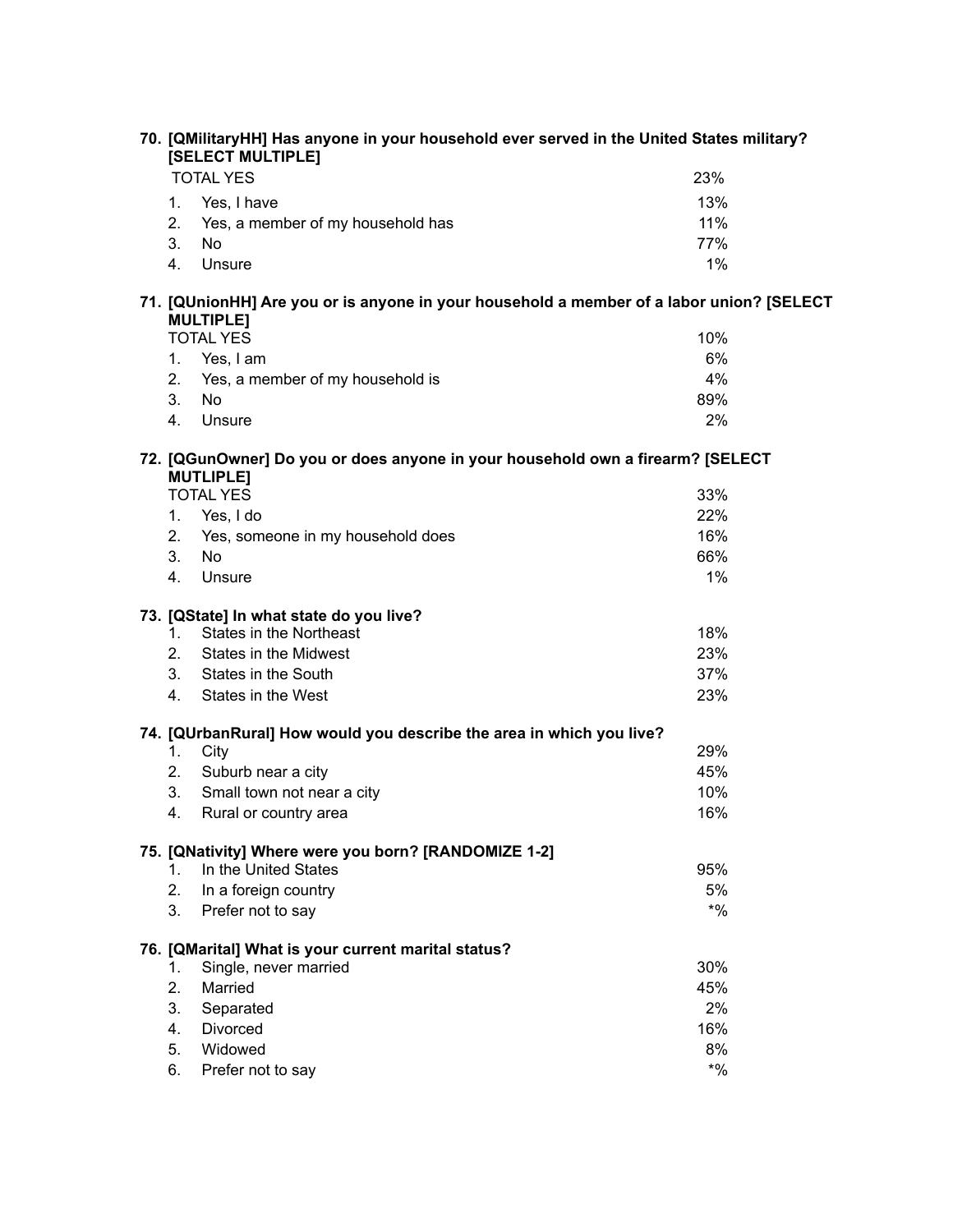| 77. [QKids] Do you currently have children under the age of 18 in your home? |                                |                                                                  |        |
|------------------------------------------------------------------------------|--------------------------------|------------------------------------------------------------------|--------|
|                                                                              | 1.                             | Yes                                                              | 21%    |
|                                                                              | 2.                             | No.                                                              | 78%    |
|                                                                              | 3.                             | Prefer not to say                                                | $*$ %  |
| 78. [QReligionNew] What is your present religion, if any? [RANDOMIZE 1-11]   |                                |                                                                  |        |
|                                                                              | 1.                             | Protestant (for example, Baptist, Methodist, Non-denominational, | 32%    |
|                                                                              |                                | Lutheran, Presbyterian, Pentecostal, Episcopalian, etc)          |        |
|                                                                              | $2_{\cdot}$                    | Roman Catholic                                                   | 22%    |
|                                                                              | 3.                             | Mormon (Church of Jesus Christ of Latter-day Saints or LDS)      | $1\%$  |
|                                                                              | 4.                             | Orthodox (such as Greek, Russian, or some other Orthodox         | $1\%$  |
|                                                                              |                                | church)                                                          |        |
|                                                                              | 5.                             | Just Christian                                                   | 13%    |
|                                                                              | 6.                             | Jewish                                                           | 3%     |
|                                                                              | $7_{\scriptscriptstyle{\sim}}$ | Muslim                                                           | $*$ %  |
|                                                                              | 8.                             | <b>Buddhist</b>                                                  | $1\%$  |
|                                                                              | 9.                             | Hindu                                                            | $*9/0$ |
|                                                                              | 10 <sub>1</sub>                | Atheist                                                          | $4\%$  |
|                                                                              | 11.                            | Agnostic                                                         | 4%     |
|                                                                              | 12.                            | Something else (Please specify)                                  | 4%     |
|                                                                              | 13.                            | Nothing in particular                                            | 16%    |

## **IF PROTESTANT, ROMAN CATHOLIC, MORMON, ORTHODOX, OR JUST CHRISTIAN [QReligionNew 1-5], ASK:**

#### **79. [QBornAgain] Would you describe yourself as a born-again or evangelical Christian, or not? (n=671)**

|                                                | (n=6/1) |
|------------------------------------------------|---------|
| 1. Yes, born-again or evangelical Christian    | 42%     |
| 2. No, not born-again or evangelical Christian | .55%    |
| 3. Unsure                                      | 3%      |

# **ASK ALL:**

| 80. [QChurchOld] How often do you currently attend a religious service? |                                     |     |
|-------------------------------------------------------------------------|-------------------------------------|-----|
|                                                                         | At least once a week                | 23% |
| 2                                                                       | Once or twice a month               | 9%  |
| 3.                                                                      | A few times a year                  | 16% |
| 4.                                                                      | Usually just for religious holidays | 12% |
| 5.                                                                      | <b>Never</b>                        | 38% |
| 6.                                                                      | Prefer not to say                   | 3%  |

# **SCREENERS (ASKED AT BEGINNING OF SURVEY)**

| 81. [QRegVote] Are you at least 18 years old and registered to vote? |           |           |  |
|----------------------------------------------------------------------|-----------|-----------|--|
|                                                                      | 1. Yes    | 100%      |  |
|                                                                      | 2. No.    | TERMINATE |  |
|                                                                      | 3. Unsure | TERMINATE |  |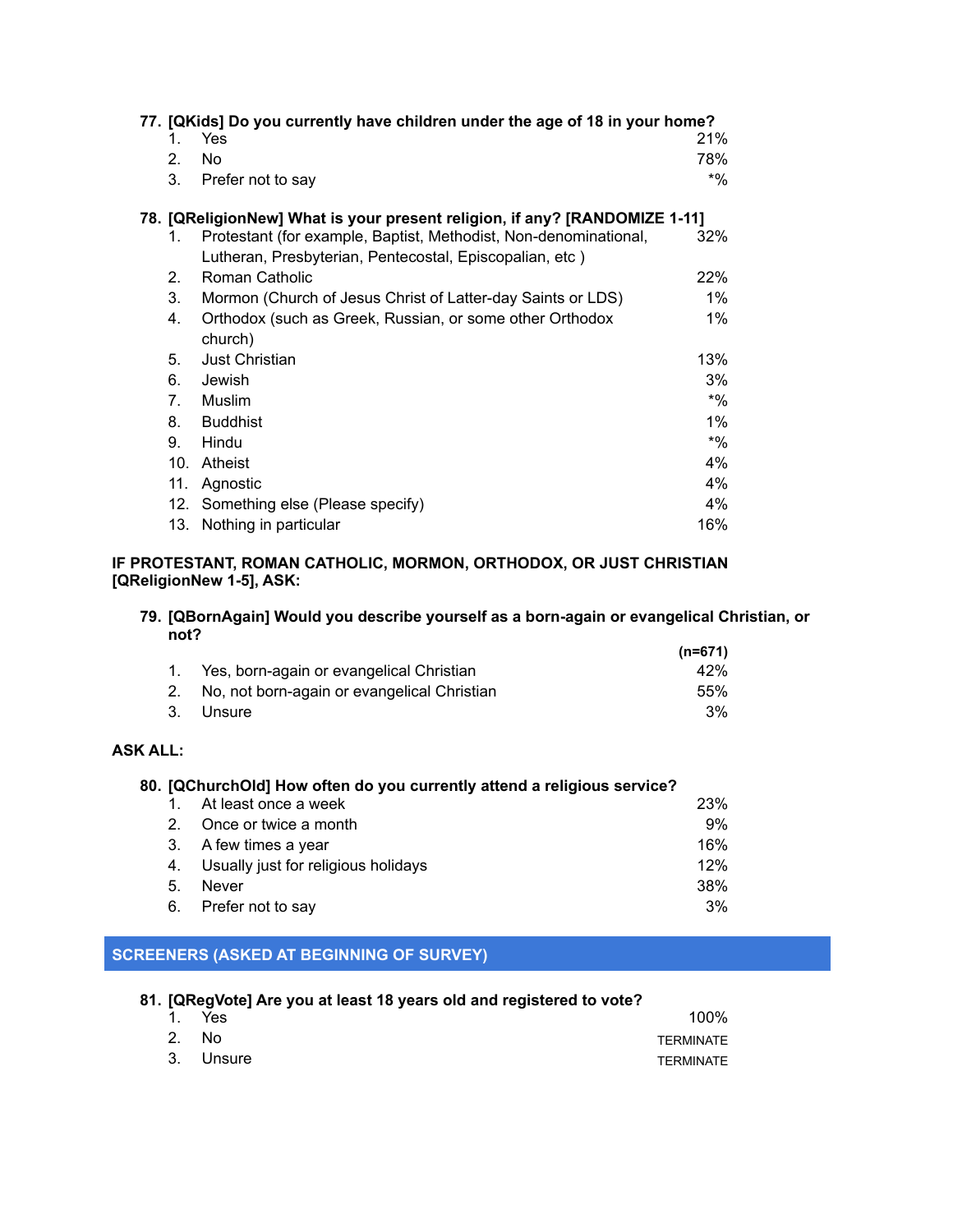| 82. [QIndustry] Do you or does anyone in your household work in any of the following<br>industries? [SELECT MULTIPLE] [RANDOMIZE 1-7] |                                                                                                                                                                                                                                                                                                              |                                              |  |  |
|---------------------------------------------------------------------------------------------------------------------------------------|--------------------------------------------------------------------------------------------------------------------------------------------------------------------------------------------------------------------------------------------------------------------------------------------------------------|----------------------------------------------|--|--|
|                                                                                                                                       | Technology<br>1.                                                                                                                                                                                                                                                                                             | 2%                                           |  |  |
| 2.                                                                                                                                    | <b>Sales</b>                                                                                                                                                                                                                                                                                                 | 5%                                           |  |  |
|                                                                                                                                       | 3.<br>Healthcare or the pharmaceutical industry                                                                                                                                                                                                                                                              | 7%                                           |  |  |
| 4.                                                                                                                                    | Journalism or the media                                                                                                                                                                                                                                                                                      | <b>TERMINATE</b>                             |  |  |
|                                                                                                                                       | 5.<br>Food service or the restaurant industry                                                                                                                                                                                                                                                                | 3%                                           |  |  |
| 6.                                                                                                                                    | Market research                                                                                                                                                                                                                                                                                              | <b>TERMINATE</b>                             |  |  |
|                                                                                                                                       | 7.<br><b>Public relations</b>                                                                                                                                                                                                                                                                                | <b>TERMINATE</b>                             |  |  |
|                                                                                                                                       | 8.<br>None of these                                                                                                                                                                                                                                                                                          | 84%                                          |  |  |
| 83. [QGender] Do you describe yourself as a man, a woman, or in some other way?<br>[RANDOMIZE 1-2]<br>Man<br>47%<br>$1_{-}$           |                                                                                                                                                                                                                                                                                                              |                                              |  |  |
|                                                                                                                                       | 2.<br>Woman                                                                                                                                                                                                                                                                                                  | 53%                                          |  |  |
|                                                                                                                                       | 3.<br>In some other way                                                                                                                                                                                                                                                                                      | $*9/0$                                       |  |  |
| 6.                                                                                                                                    | 84. [QRace] What is your race or ethnicity? [SELECT MULTIPLE] [RANDOMIZE 1-6]<br>White<br>1.<br>2.<br><b>Black or African American</b><br>3.<br>Hispanic or Latino<br>Asian<br>4.<br>5.<br>Native American or Alaska Native<br>Native Hawaiian or Other Pacific Islander<br>7 <sub>1</sub><br>Something else | 72%<br>13%<br>9%<br>4%<br>2%<br>$*9/0$<br>1% |  |  |
|                                                                                                                                       | 85. [QEducation] What is the highest level of education you have completed?                                                                                                                                                                                                                                  |                                              |  |  |
|                                                                                                                                       | High school or less<br>1.                                                                                                                                                                                                                                                                                    | 22%                                          |  |  |
|                                                                                                                                       | Some college<br>2.                                                                                                                                                                                                                                                                                           | 25%                                          |  |  |
|                                                                                                                                       | 3.<br>Associate's degree                                                                                                                                                                                                                                                                                     | 13%                                          |  |  |
|                                                                                                                                       | 4.<br>Bachelor's degree                                                                                                                                                                                                                                                                                      | 33%                                          |  |  |
|                                                                                                                                       | Graduate degree<br>5.                                                                                                                                                                                                                                                                                        | 7%                                           |  |  |
| 6.                                                                                                                                    | Prefer not to say                                                                                                                                                                                                                                                                                            |                                              |  |  |
|                                                                                                                                       | 86. [QAge] What is your age? [TEXT BOX, VALIDATED TO BE BETWEEN 18-120, TERMINATE IF<br>UNDER 18]                                                                                                                                                                                                            |                                              |  |  |
| 1.                                                                                                                                    | 18-29                                                                                                                                                                                                                                                                                                        | 10%                                          |  |  |
| 2.                                                                                                                                    | 30-39                                                                                                                                                                                                                                                                                                        | 13%                                          |  |  |

4. 50-64 29% 5. 65+ 34%

 $3. 40-49$  15%